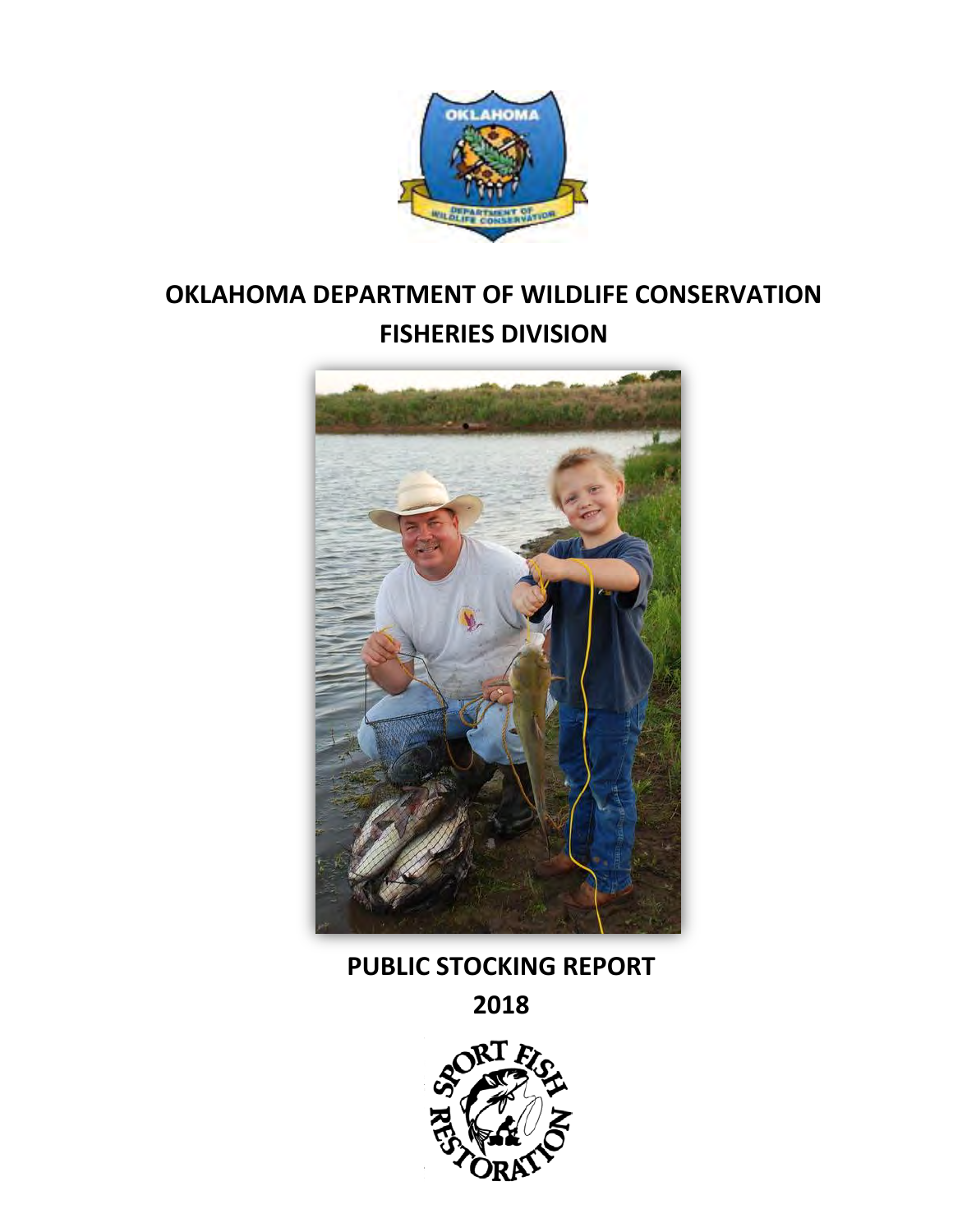## **Table of Contents**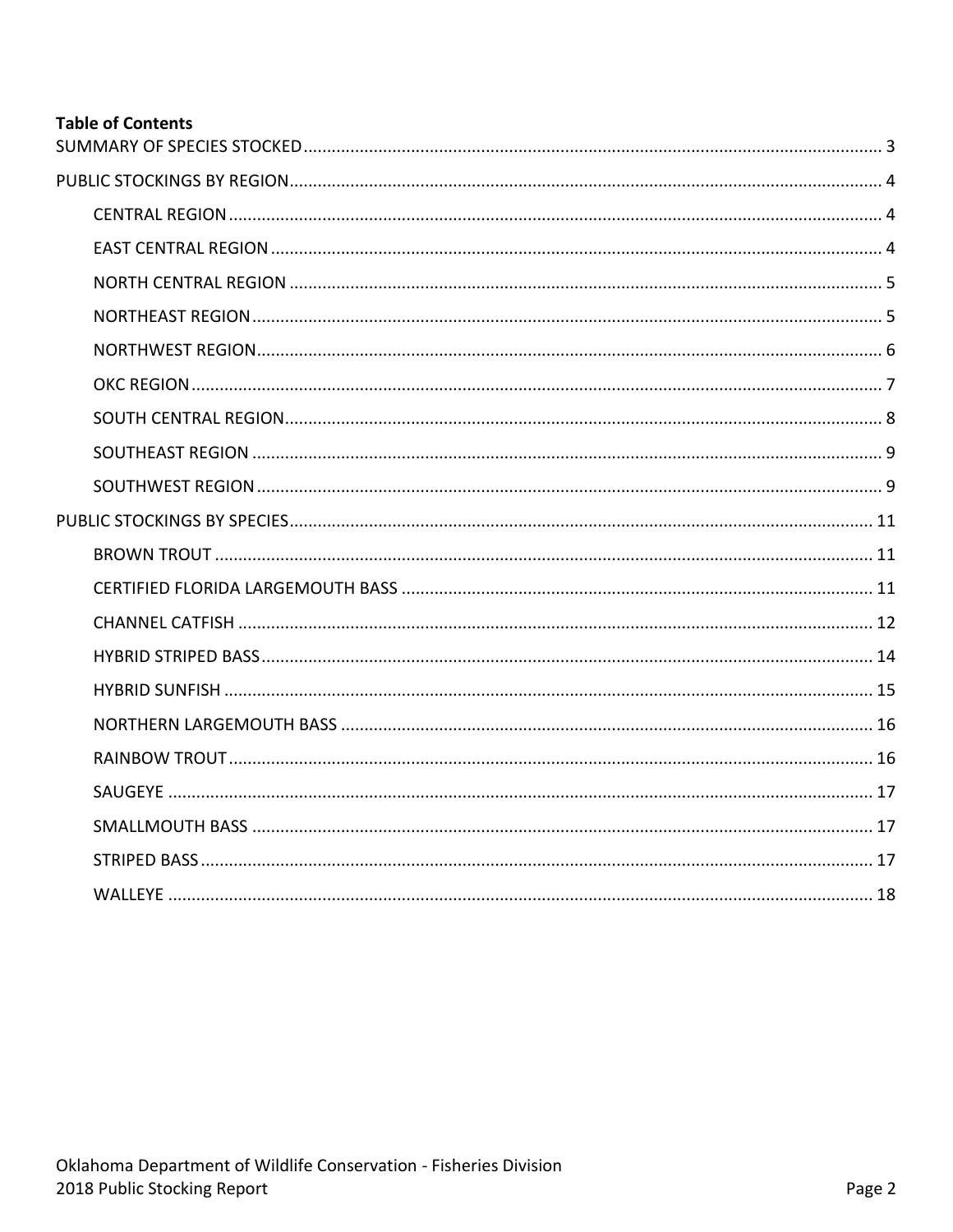## **SUMMARY OF SPECIES STOCKED**

January 2018 through December 2018

<span id="page-2-0"></span>

| <b>Public Waters</b>                  |            |
|---------------------------------------|------------|
| <b>Brown Trout</b>                    | 11,682     |
| Certified Florida largemouth bass     | 1,426,849  |
| Channel catfish                       | 368,258    |
| Hybrid striped bass                   | 4,461,700  |
| Hybrid sunfish                        | 269,784    |
| Northern largemouth bass              | 34,083     |
| Rainbow trout                         | 315,625    |
| Saugeye                               | 2,095,171  |
| Smallmouth bass                       | 2,820      |
| <b>Striped Bass</b>                   | 360,000    |
| Walleye                               | 6,302,780  |
| <b>Total Stocked in Public Waters</b> | 15,648,752 |
|                                       |            |

| <b>Private Farm Ponds</b>          |         |
|------------------------------------|---------|
| Bluegill                           | 166,125 |
| <b>Channel Catfish</b>             | 28,725  |
| Northern Largemouth Bass           | 40,950  |
| <b>Total Stocked in Farm Ponds</b> | 235,800 |

| <b>GRAND TOTAL STOCKED IN 2018</b> | 15,884,552 |
|------------------------------------|------------|
|                                    |            |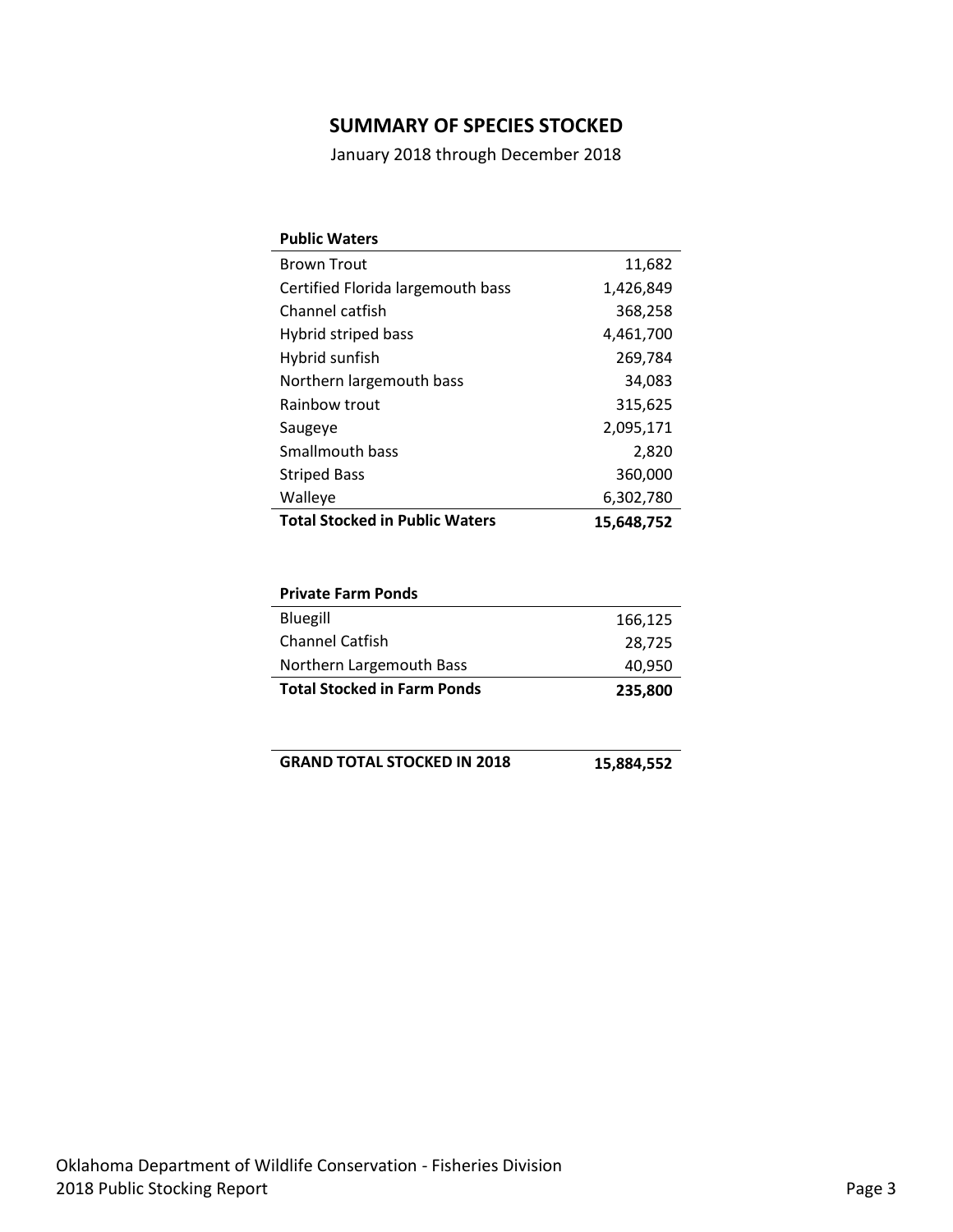#### <span id="page-3-0"></span>**PUBLIC STOCKINGS BY REGION**

<span id="page-3-1"></span>

| <b>CENTRAL REGION</b>      |                                              |               |                |              |  |
|----------------------------|----------------------------------------------|---------------|----------------|--------------|--|
| <b>Water stocked</b>       | <b>Species</b>                               | <b>Number</b> | Size (in)      | County       |  |
| <b>Beggs City</b>          | <b>Channel Catfish</b>                       | 4,776         | 7              | Okmulgee     |  |
| <b>Dripping Springs</b>    | <b>Certified FLMB</b>                        | 4,030         | 2.25           | Okmulgee     |  |
| Eufaula                    | <b>Certified FLMB</b>                        | 114,492       | 1.5            | Mcintosh     |  |
| Holdenville City           | <b>Certified FLMB</b>                        | 27,666        | $\overline{2}$ | Hughes       |  |
| Okemah City                | <b>Certified FLMB</b>                        | 59,947        | 1.5            | Okfuskee     |  |
| Okemah City                | <b>Channel Catfish</b>                       | 15,281        | 7              | Okfuskee     |  |
| Okmulgee Kiddie #1         | <b>Hybrid Sunfish</b>                        | 615           | $4 - 6$        | Okmulgee     |  |
| Okmulgee Kiddie #2         | <b>Hybrid Sunfish</b>                        | 615           | 4-6            | Okmulgee     |  |
| Okmulgee WMA #4            | <b>Channel Catfish</b>                       | 276           | 7              | Okmulgee     |  |
| Prague                     | <b>Certified FLMB</b>                        | 30,122        | 1.5            | Lincoln      |  |
| Shawnee #1                 | Saugeye                                      | 23,166        | 1.5            | Pottawatomie |  |
| Shawnee #2                 | Saugeye                                      | 27,018        | 1.5            | Pottawatomie |  |
| <b>Shawnee Clinic Pond</b> | <b>Hybrid Sunfish</b>                        | 200           | 5              | Pottawatomie |  |
| Sportsman                  | <b>Certified FLMB</b>                        | 30,122        | 1.5            | Seminole     |  |
| Wes Watkins                | Northern LMB                                 | 20,246        | 2.75           | Pottawatomie |  |
| Wetumka                    | <b>Certified FLMB</b>                        | 30,031        | 1.5            | Hughes       |  |
| Wetumka                    | Channel Catfish                              | 6,936         | 7              | Hughes       |  |
|                            | <b>Total Fish Stocked in Central Region:</b> | 395,539       |                |              |  |

<span id="page-3-2"></span>

| <b>EAST CENTRAL REGION</b>                                   |                        |               |                 |          |
|--------------------------------------------------------------|------------------------|---------------|-----------------|----------|
| Water stocked                                                | <b>Species</b>         | <b>Number</b> | Size (in)       | County   |
| <b>Adair County Park</b>                                     | <b>Channel Catfish</b> | 908           | 9               | Adair    |
| Ft. Gibson Lake                                              | <b>Certified FLMB</b>  | 900           | 9.25            | Wagoner  |
| <b>Gentry Creek Pond</b>                                     | <b>Channel Catfish</b> | 150           | 10              | Mcintosh |
| Greenleaf Kids Pond                                          | <b>Channel Catfish</b> | 150           | 8               | Muskogee |
| Honor Heights Park                                           | <b>Channel Catfish</b> | 174           | 11              | Muskogee |
| Illinois River-Lower                                         | <b>Brown Trout</b>     | 6,847         | $7-9$           | Sequoyah |
| Illinois River-Lower                                         | <b>Rainbow Trout</b>   | 120,718       | $10.69 - 11.36$ | Sequoyah |
| Illinois River-Lower                                         | <b>Rainbow Trout</b>   | 83            | $14 - 24$       | Sequoyah |
| Illinois River-Lower                                         | <b>Rainbow Trout</b>   | 925           | 9+              | Sequoyah |
| John Wells, Stigler City                                     | <b>Channel Catfish</b> | 5,088         |                 | Haskell  |
| Onapa City                                                   | <b>Certified FMLB</b>  | 100           | 9.25            | Mcintosh |
| Sallisaw City (Brushy Lake)                                  | <b>Channel Catfish</b> | 14,448        | 6.98            | Sequoyah |
| Vian City Lake                                               | <b>Channel Catfish</b> | 738           | 9               | Sequoyah |
| <b>Total Fish Stocked in East Central Region:</b><br>151,229 |                        |               |                 |          |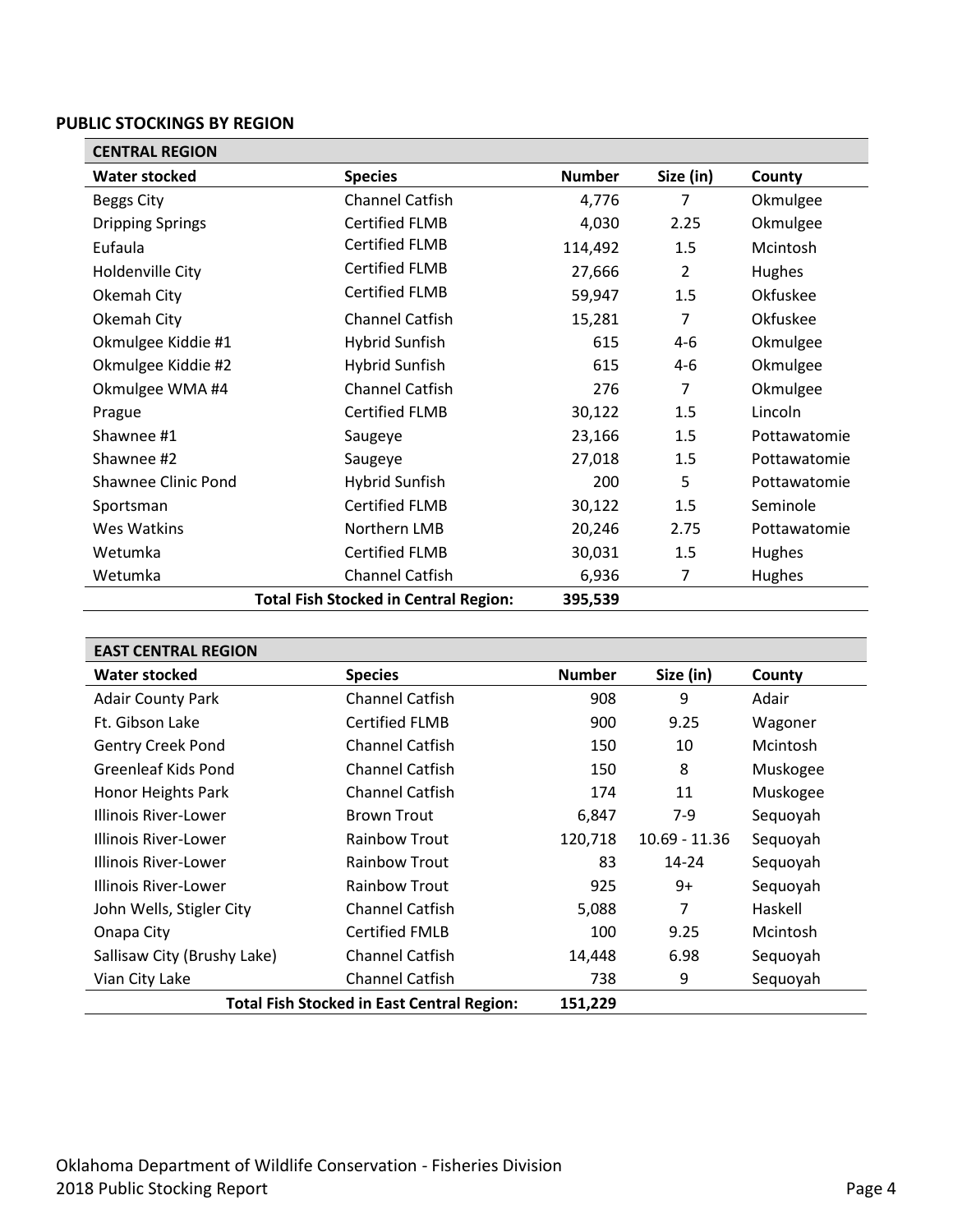<span id="page-4-0"></span>

| <b>NORTH CENTRAL REGION</b>                                     |                            |               |                |        |
|-----------------------------------------------------------------|----------------------------|---------------|----------------|--------|
| <b>Water stocked</b>                                            | <b>Species</b>             | <b>Number</b> | Size (in)      | County |
| <b>Birch</b>                                                    | <b>Hybrid Striped Bass</b> | 11,400        | $\overline{2}$ | Osage  |
| Bluestem, Osage                                                 | Saugeye                    | 64,214        | fry            | Osage  |
| Carl Blackwell                                                  | <b>Hybrid Striped Bass</b> | 33,780        | $\overline{2}$ | Payne  |
| Carl Blackwell                                                  | Saugeye                    | 67,750        | 1.25           | Payne  |
| Cleveland City                                                  | <b>Certified FLMB</b>      | 250           | Adult          | Pawnee |
| <b>Cushing High School Pond</b>                                 | <b>Hybrid Sunfish</b>      | 150           | 6              | Payne  |
| Kaw                                                             | <b>Hybrid Striped Bass</b> | 3,000,000     | fry            | Kay    |
| Kaw                                                             | <b>Striped Bass</b>        | 360,000       | fry            | Kay    |
| Kaw                                                             | Walleye                    | 92,616        | $1.25 - 1.7$   | Kay    |
| Lone Chimney                                                    | <b>Certified FLMB</b>      | 250           | 9.25           | Payne  |
| <b>Marland Mansion Pond</b>                                     | <b>Hybrid Sunfish</b>      | 100           | 6              | Kay    |
| McMurtry                                                        | Saugeye                    | 92,708        | fry            | Noble  |
| Perry CCC (Lake Perry Park)                                     | <b>Certified FLMB</b>      | 44            | 9.25           | Noble  |
| Perry CCC (Lake Perry Park)                                     | <b>Rainbow Trout</b>       | 7,260         | $9 - 14$       | Noble  |
| Perry CCC (Lake Perry Park)                                     | <b>Rainbow Trout</b>       | 262           | $14 - 24$      | Noble  |
| Ponca City Lake                                                 | <b>Hybrid Striped Bass</b> | 24,140        | $1.25 - 2$     | Kay    |
| Shell Creek Lake                                                | Saugeye                    | 45,993        | fry            | Osage  |
| Skiatook                                                        | <b>Certified FLMB</b>      | 9,860         | 1.5            | Osage  |
| Skiatook                                                        | Walleye                    | 106,200       | $1.45 - 1.7$   | Osage  |
| <b>Skiatook Nursery Pond</b>                                    | <b>Hybrid Sunfish</b>      | 220           | $2 - 4$        | Osage  |
| Sooner Lake                                                     | <b>Certified FLMB</b>      | 60,204        | 1.5            | Noble  |
| Sooner Lake                                                     | <b>Hybrid Striped Bass</b> | 54,000        | $\overline{2}$ | Noble  |
| Sooner Lake                                                     | Saugeye                    | 108,000       | 1.25           | Noble  |
| Willow Springs, Ponca City                                      | <b>Hybrid Sunfish</b>      | 100           | 6              | Kay    |
| <b>Total Fish Stocked in North Central Region:</b><br>4,139,501 |                            |               |                |        |

<span id="page-4-1"></span>

| <b>NORTHEAST REGION</b>         |                            |               |           |          |
|---------------------------------|----------------------------|---------------|-----------|----------|
| <b>Water stocked</b>            | <b>Species</b>             | <b>Number</b> | Size (in) | County   |
| <b>Bixhoma</b>                  | <b>Certified FLMB</b>      | 19,430        | 1.50      | Wagoner  |
| <b>Bull Lake City of Vinita</b> | <b>Channel Catfish</b>     | 1,584         | 7         | Craig    |
| Eucha Lake                      | <b>Certified FLMB</b>      | 823           | 2         | Delaware |
| <b>Grand Lake</b>               | <b>Hybrid Striped Bass</b> | 1,000,000     | fry       | Delaware |
| <b>Jenks</b>                    | <b>Channel Catfish</b>     | 50            | 14        | Tulsa    |
| Oologah                         | <b>Hybrid Striped Bass</b> | 100,000       | fry       | Rogers   |
| Oologah                         | Walleye                    | 151,448       | 1.45      | Rogers   |
| Sapulpa - Kelly Lane Park       | <b>Channel Catfish</b>     | 200           | $14 - 15$ | Creek    |
| Sapulpa - Kelly Lane Park       | Hybrid Sunfish             | 250           | 7         | Creek    |
| Veterans Park Pond, Jenks       | <b>Channel Catfish</b>     | 200           | 15        | Tulsa    |
| Veterans Park Pond, Jenks       | Hybrid Sunfish             | 250           | 7         | Tulsa    |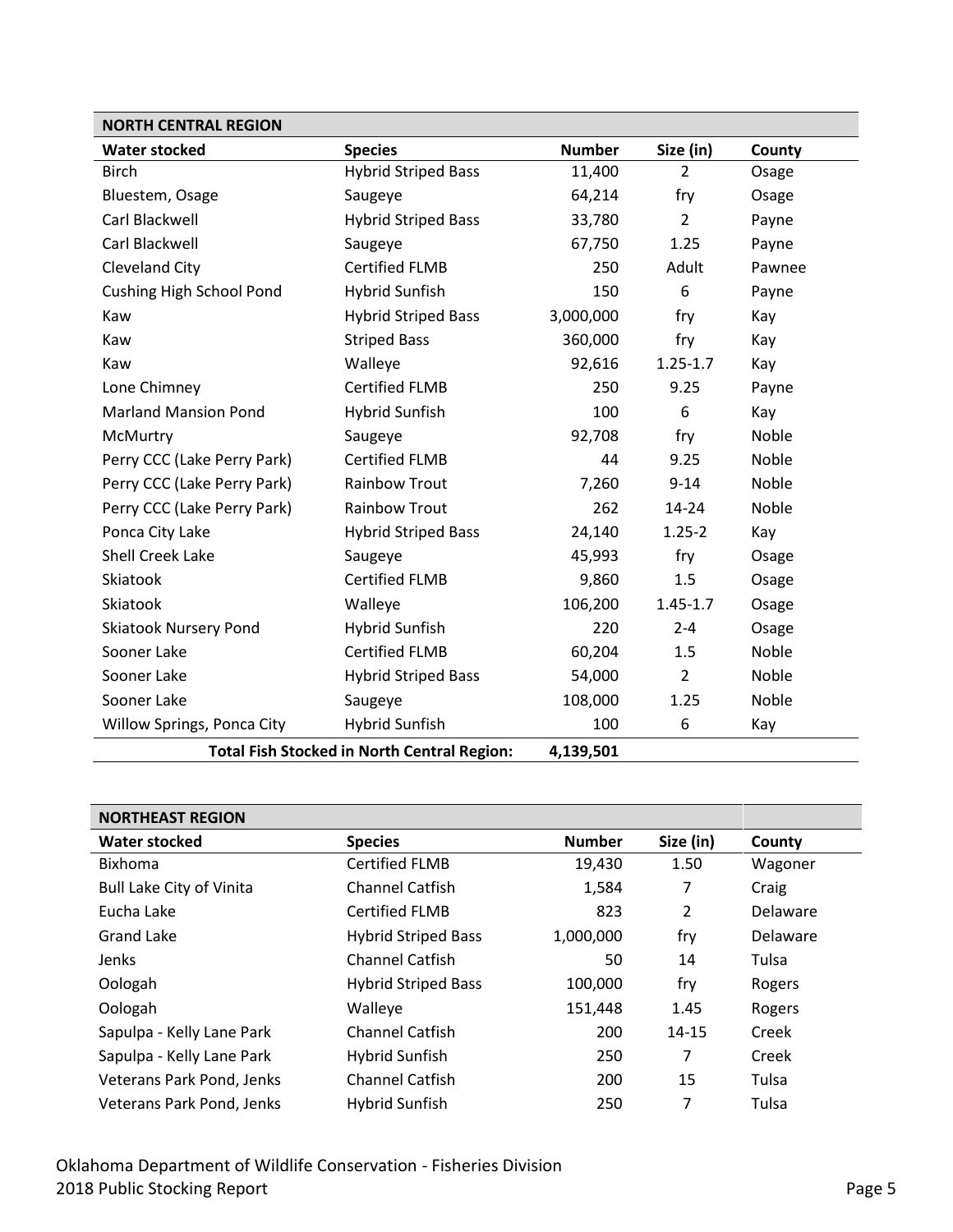| <b>NORTHEAST REGION</b>                        |                      |               |           |        |  |
|------------------------------------------------|----------------------|---------------|-----------|--------|--|
| <b>Water stocked</b>                           | <b>Species</b>       | <b>Number</b> | Size (in) | County |  |
| Veterans Park Pond, Jenks                      | <b>Rainbow Trout</b> | 5,011         | $9 - 14$  | Tulsa  |  |
| Veterans Park Pond, Jenks                      | <b>Rainbow Trout</b> | 900           | $12 - 18$ | Tulsa  |  |
| Veterans Park Pond, Jenks                      | <b>Rainbow Trout</b> | 266           | $14 - 24$ | Tulsa  |  |
| <b>Total Fish Stocked in Northeast region:</b> | 1,280,412            |               |           |        |  |

<span id="page-5-0"></span>

| <b>NORTHWEST REGION</b>  |                                                |               |                |               |  |
|--------------------------|------------------------------------------------|---------------|----------------|---------------|--|
| <b>Water stocked</b>     | <b>Species</b>                                 | <b>Number</b> | Size (in)      | County        |  |
| Alva City Hatfield Park  | <b>Channel Catfish</b>                         | 402           | 10.80          | Woods         |  |
| <b>American Horse</b>    | <b>Channel Catfish</b>                         | 10,560        | 3              | Blaine        |  |
| <b>Boiling Springs</b>   | <b>Channel Catfish</b>                         | 132           | 10.5           | Woodward      |  |
| Canton                   | <b>Hybrid Sunfish</b>                          | 256,560       | 0.75           | <b>Blaine</b> |  |
| Canton                   | Walleye                                        | 39,270        | 1.25           | <b>Blaine</b> |  |
| Canton                   | Walleye                                        | 4,339,500     | fry            | Blaine        |  |
| Chambers                 | <b>Channel Catfish</b>                         | 7,920         | 3              | Beaver        |  |
| Crystal Beach Lake       | <b>Channel Catfish</b>                         | 630           | 10.5           | Woodward      |  |
| Elmer                    | <b>Channel Catfish</b>                         | 6,600         | 2.5            | Kingfisher    |  |
| Elmer                    | <b>Channel Catfish</b>                         | 3,014         | 5.75           | Kingfisher    |  |
| Elmer                    | <b>Channel Catfish</b>                         | 2,001         | 10.5           | Kingfisher    |  |
| Enid Gov't. Springs      | <b>Hybrid Sunfish</b>                          | 250           | $\overline{7}$ | Garfield      |  |
| <b>Enid Meadow Lake</b>  | <b>Hybrid Sunfish</b>                          | 250           | $\overline{7}$ | Garfield      |  |
| <b>Enid Water Works</b>  | <b>Channel Catfish</b>                         | 200           | 15             | Garfield      |  |
| Etling                   | <b>Channel Catfish</b>                         | 6,400         | 5.75           | Cimarron      |  |
| Etling                   | <b>Rainbow Trout</b>                           | 880           | $14+$          | Cimarron      |  |
| Etling                   | <b>Rainbow Trout</b>                           | 14,625        | $9 - 14$       | Cimarron      |  |
| Foss                     | Walleye                                        | 1,100,000     | fry            | Custer        |  |
| <b>Great Salt Plains</b> | <b>Channel Catfish</b>                         | 82,784        | $2.5 - 3$      | Alfalfa       |  |
| <b>Great Salt Plains</b> | <b>Channel Catfish</b>                         | 1,200         | 5              | Alfalfa       |  |
| <b>Great Salt Plains</b> | Saugeye                                        | 51,450        | 1.25           | Alfalfa       |  |
| <b>Great Salt Plains</b> | Saugeye                                        | 348,760       | fry            | Alfalfa       |  |
| Vincent                  | <b>Certified FLMB</b>                          | 225           | 6              | <b>Ellis</b>  |  |
| Vincent                  | <b>Channel Catfish</b>                         | 7,890         | 3              | Ellis         |  |
| Vincent                  | <b>Channel Catfish</b>                         | 3,374         | 5.75           | <b>Ellis</b>  |  |
| Watonga                  | <b>Channel Catfish</b>                         | 330           | 10.5           | Blaine        |  |
| Watonga                  | <b>Hybrid Sunfish</b>                          | 200           | 6              | <b>Blaine</b> |  |
| Watonga                  | <b>Rainbow Trout</b>                           | 11,425        | $10 - 14$      | Blaine        |  |
| Watonga                  | <b>Rainbow Trout</b>                           | 500           | $14+$          | <b>Blaine</b> |  |
|                          | <b>Total Fish Stocked in Northwest region:</b> | 6,297,332     |                |               |  |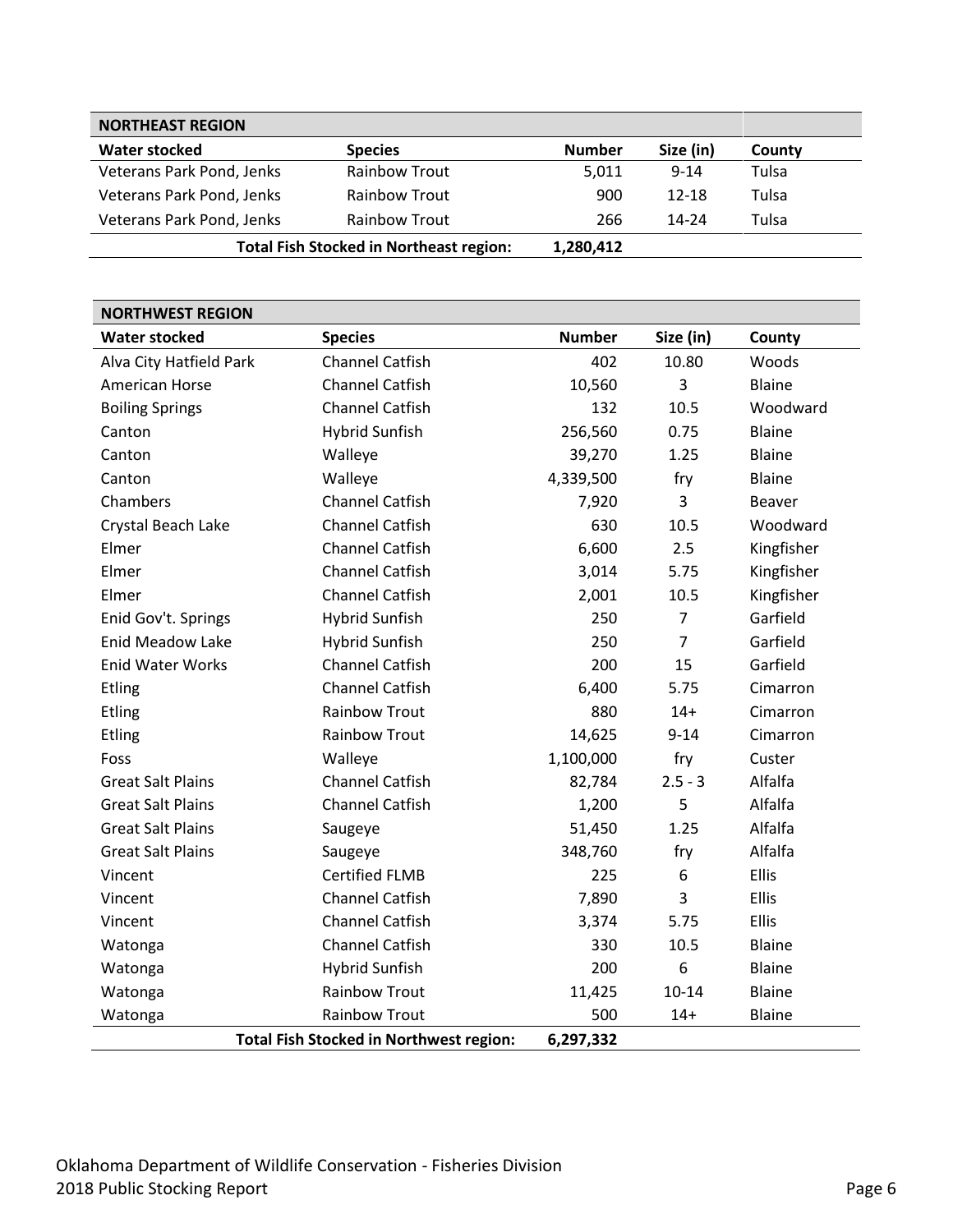<span id="page-6-0"></span>

| <b>OKC REGION</b>               |                            |               |            |           |
|---------------------------------|----------------------------|---------------|------------|-----------|
| <b>Water stocked</b>            | <b>Species</b>             | <b>Number</b> | Size (in)  | County    |
| Arcadia Lake                    | Saugeye                    | 146,086       | fry        | Oklahoma  |
| Arcadia ODWC Pond               | <b>Hybrid Sunfish</b>      | 200           | 6          | Oklahoma  |
| Bickham & Rudkin (33rd St Pond) | <b>Channel Catfish</b>     | 100           | 12         | Oklahoma  |
| <b>Buck Thomas, Moore</b>       | <b>Channel Catfish</b>     | 500           | $12 - 14$  | Cleveland |
| <b>Buck Thomas, Moore</b>       | <b>Hybrid Sunfish</b>      | 350           | $5-6$      | Cleveland |
| Choctaw-Ten Acre (10 Acre Park) | Channel Catfish            | 500           | $12 - 14$  | Oklahoma  |
| Crystal Lake (OKC)              | <b>Channel Catfish</b>     | 1,320         | 6          | Oklahoma  |
| Dolese Park Pond                | <b>Channel Catfish</b>     | 150           | 15         | Oklahoma  |
| Dolese Park Pond                | <b>Hybrid Sunfish</b>      | 700           | $4 - 7$    | Oklahoma  |
| Dolese Park Pond                | <b>Rainbow Trout</b>       | 5,566         | 14         | Oklahoma  |
| Edwards Park Pond (OKC)         | <b>Channel Catfish</b>     | 150           | $15 - 16$  | Oklahoma  |
| Edwards Park Pond (OKC)         | <b>Hybrid Sunfish</b>      | 500           | 5          | Oklahoma  |
| El Reno - Southern Hills North  | <b>Hybrid Sunfish</b>      | 150           | 6          | Canadian  |
| El Reno - Southern Hills South  | <b>Hybrid Sunfish</b>      | 150           | 6          | Canadian  |
| Elmoore City Lake               | <b>Channel Catfish</b>     | 2,400         | 7.2        | Garvin    |
| Griffin Park, Norman            | <b>Channel Catfish</b>     | 40            | 14         | Cleveland |
| Griffin Park, Norman            | <b>Hybrid Sunfish</b>      | 300           | $5-6$      | Cleveland |
| Griffin Park, Norman            | <b>Rainbow Trout</b>       | 535           | $9 - 12$   | Cleveland |
| <b>Guthrie - Mineral Wells</b>  | <b>Channel Catfish</b>     | 100           | $4 - 6$    | Logan     |
| <b>Guthrie - Mineral Wells</b>  | <b>Hybrid Sunfish</b>      | 266           | $4-6$      | Logan     |
| <b>Guthrie - Mineral Wells</b>  | Northern LMB               | 50            | $4 - 6$    | Logan     |
| Hefner                          | Walleye                    | 406,646       | $0.75 - 1$ | Oklahoma  |
| Heritage Park Pond (Harrah)     | <b>Hybrid Sunfish</b>      | 466           | $5-6$      | Oklahoma  |
| Highland Park, Guthrie          | <b>Channel Catfish</b>     | 100           | $4-6$      | Logan     |
| Highland Park, Guthrie          | <b>Hybrid Sunfish</b>      | 50            | 4-6        | Logan     |
| Highland Park, Guthrie          | Northern LMB               | 50            | $4 - 6$    | Logan     |
| Jones - Batty Mulhausen Park    | <b>Hybrid Sunfish</b>      | 200           | 6          | Oklahoma  |
| Kitchen Lake (OKC)              | Channel Catfish            | 840           | 6          | Cleveland |
| Langston                        | <b>Channel Catfish</b>     | 11,900        | 5.75       | Logan     |
| Lazy E Arena, Guthrie           | <b>Hybrid Sunfish</b>      | 3,038         | 6          | Logan     |
| Mitch Park Pond, Edmond         | <b>Hybrid Sunfish</b>      | 300           | $5-6$      | Oklahoma  |
| Mustang Creek Elem.             | <b>Hybrid Sunfish</b>      | 200           | 6          | Canadian  |
| NE Lions Park, Norman           | <b>Channel Catfish</b>     | 40            | 14         | Cleveland |
| NE Lions Park, Norman           | <b>Hybrid Sunfish</b>      | 329           | 6          | Cleveland |
| Overholser                      | <b>Hybrid Striped Bass</b> | 125,846       | 1.25       | Oklahoma  |
| Robertson Pond, Yukon Sr Center | <b>Rainbow Trout</b>       | 604           | $9 - 12$   | Canadian  |
| Route 66 Park Pond A            | <b>Channel Catfish</b>     | 212           | 16         | Canadian  |
| Route 66 Park Pond A            | <b>Hybrid Sunfish</b>      | 400           | $5 - 7$    | Canadian  |
| South Lake Park East (OKC)      | <b>Channel Catfish</b>     | 100           | 12         | Cleveland |
| <b>Stanley Draper</b>           | Channel Catfish            | 1,860         | 6          | Cleveland |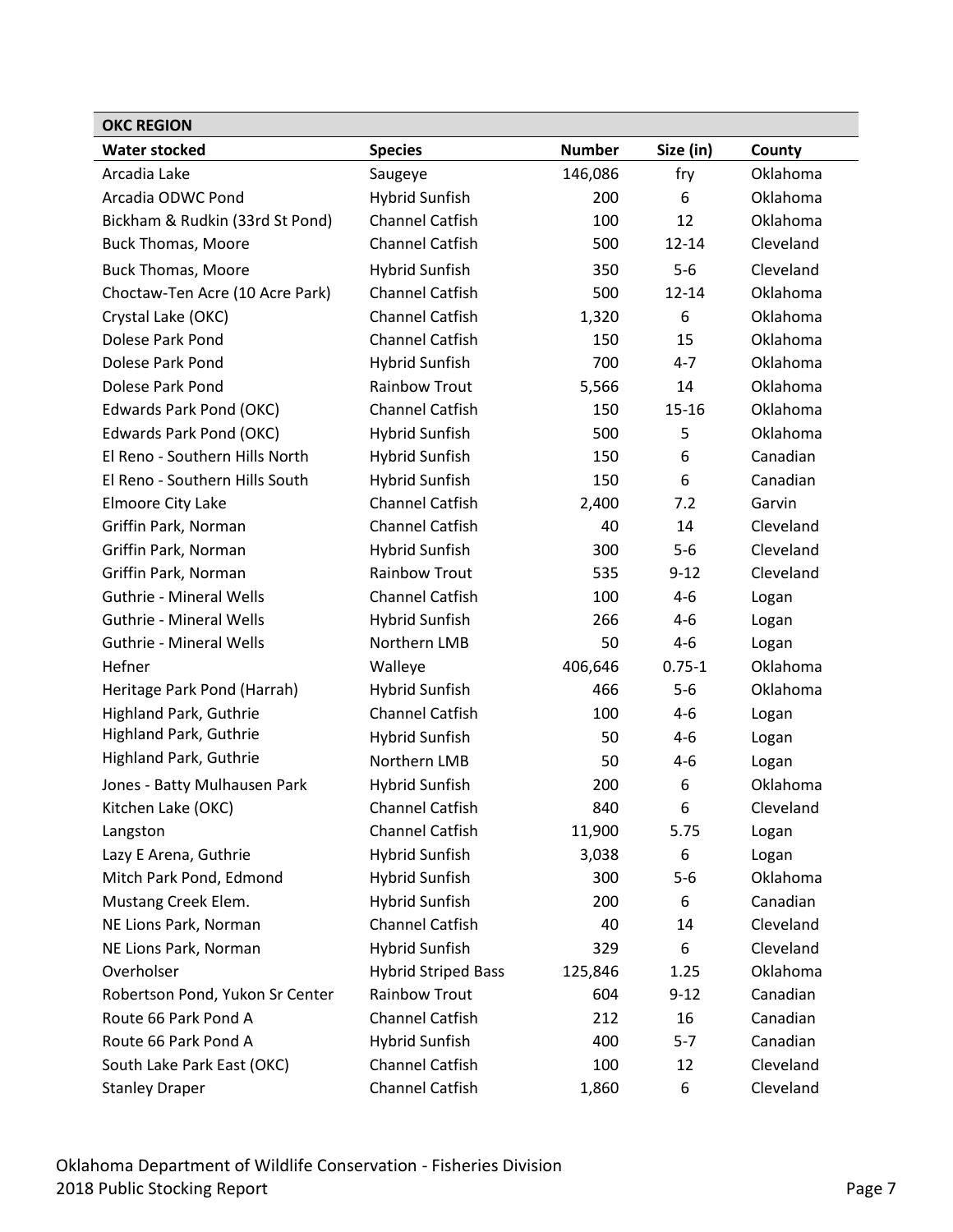| <b>OKC REGION</b>             |                                          |               |            |           |  |
|-------------------------------|------------------------------------------|---------------|------------|-----------|--|
| <b>Water stocked</b>          | <b>Species</b>                           | <b>Number</b> | Size (in)  | County    |  |
| Thunderbird                   | <b>Certified FLMB</b>                    | 60,337        | 1.5        | Cleveland |  |
| Thunderbird                   | Saugeye                                  | 12,086        | $1.25 - 2$ | Cleveland |  |
| <b>Thunderbird State Park</b> | Hybrid Sunfish                           | 500           | 5          | Cleveland |  |
| Tinker AFB Ponds              | Hybrid Sunfish                           | 500           | 5          | Oklahoma  |  |
| Welch Park Pond, Yukon        | <b>Hybrid Sunfish</b>                    | 450           | $5-6$      | Canadian  |  |
| Wildhorse Park Pond, Mustang  | Hybrid Sunfish                           | 750           | 5          | Canadian  |  |
| <b>Wiley Post</b>             | <b>Channel Catfish</b>                   | 10,120        | 7          | Garvin    |  |
|                               | <b>Total Fish Stocked in OKC region:</b> | 798,037       |            |           |  |

<span id="page-7-0"></span>

| <b>SOUTH CENTRAL REGION</b>      |                                                    |               |                |          |
|----------------------------------|----------------------------------------------------|---------------|----------------|----------|
| <b>Water stocked</b>             | <b>Species</b>                                     | <b>Number</b> | Size (in)      | County   |
| 45th Infantry Park, Coalgate Vet | <b>Channel Catfish</b>                             | 550           | 9              | Coal     |
| Arbuckle                         | <b>Certified FLMB</b>                              | 101,365       | 1.5            | Murray   |
| <b>Ardmore City</b>              | <b>Certified FLMB</b>                              | 75,600        | 0.63           | Carter   |
| Ardmore Kids Pond                | <b>Channel Catfish</b>                             | 122           | $12 - 14$      | Carter   |
| <b>Blue River</b>                | <b>Channel Catfish</b>                             | 9,624         | $10 - 15$      | Johnston |
| <b>Blue River</b>                | <b>Rainbow Trout</b>                               | 5,460         | $9+$           | Johnston |
| <b>Blue River</b>                | <b>Rainbow Trout</b>                               | 10,893        | $9 - 24$       | Johnston |
| <b>Blue River</b>                | <b>Rainbow Trout</b>                               | 32,597        | 10.71-11.17    | Johnston |
| Bluestem, Atoka                  | Saugeye                                            | 7,023         | fry            | Atoka    |
| <b>Coalgate City</b>             | <b>Channel Catfish</b>                             | 45,250        | 4              | Coal     |
| Durant Lake &/Or Treatment       | <b>Certified FLMB</b>                              | 30,324        | 1.5            | Bryan    |
| <b>Healdton City Lake</b>        | Saugeye                                            | 37,123        | fry            | Carter   |
| Jean Neustadt                    | Saugeye                                            | 11,625        | $\overline{2}$ | Carter   |
| Madill City Lake                 | <b>Channel Catfish</b>                             | 995           | $12 - 14$      | Marshall |
| McGee Creek                      | <b>Certified FLMB</b>                              | 100,182       | 1.5            | Atoka    |
| Mountain Lake                    | <b>Certified FLMB</b>                              | 15,064        | 1.5            | Carter   |
| Murray                           | <b>Certified FLMB</b>                              | 100,132       | 1.5            | Carter   |
| Texoma                           | <b>Certified FLMB</b>                              | 111,664       | 1.5            | Johnston |
| Texoma                           | <b>Certified FLMB</b>                              | 202           | 12             | Bryan    |
| Texoma                           | <b>Channel Catfish</b>                             | 42,354        | $\overline{4}$ | Bryan    |
| Veterans Lake, Sulphur           | <b>Certified FLMB</b>                              | 15,434        | 1.5            | Murray   |
| Wintersmith Park (Ada City Lake) | <b>Channel Catfish</b>                             | 538           | 9              | Pontotoc |
|                                  | <b>Total Fish Stocked in South Central region:</b> | 754,121       |                |          |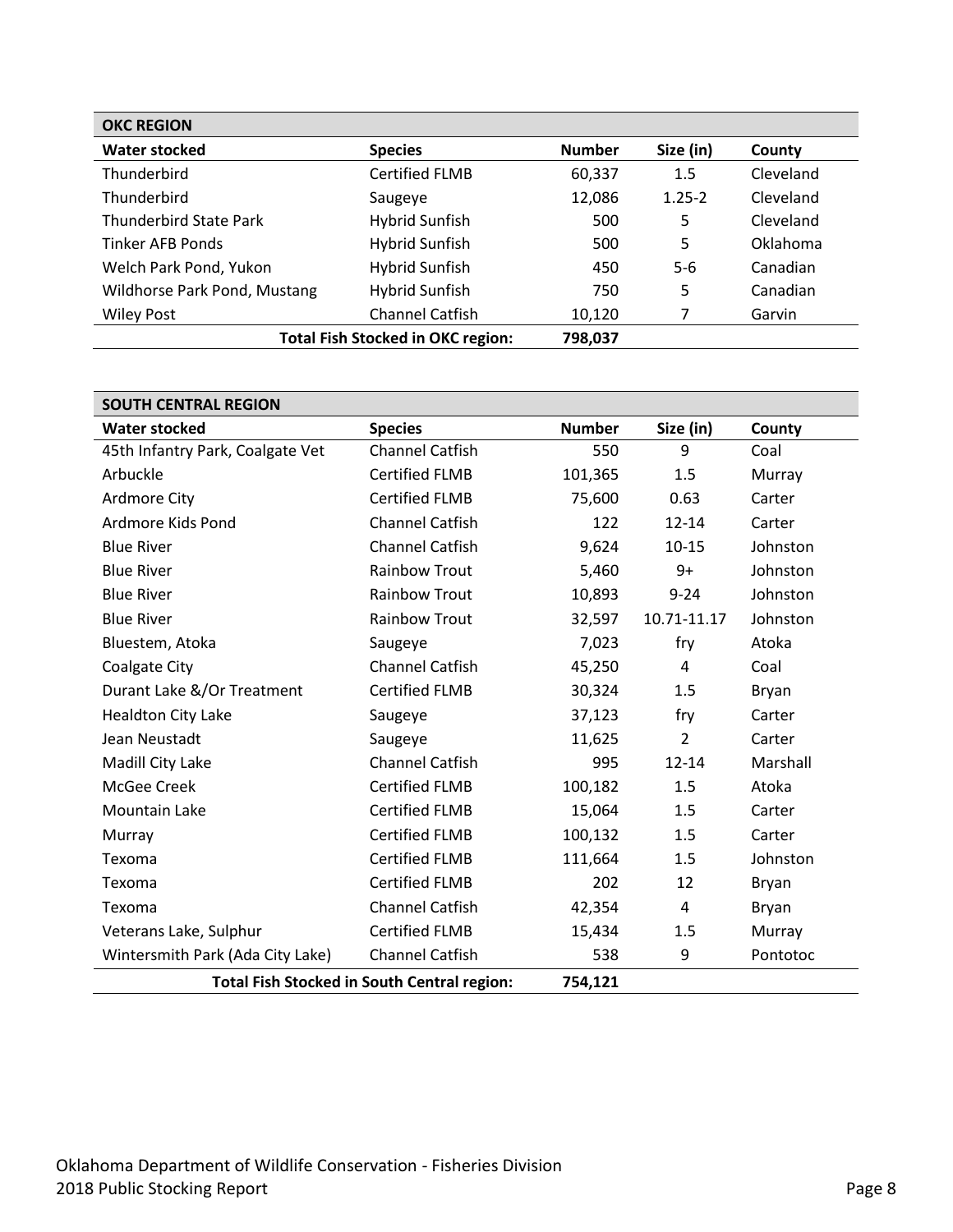<span id="page-8-0"></span>

| <b>SOUTHEAST REGION</b>                        |                        |               |             |            |
|------------------------------------------------|------------------------|---------------|-------------|------------|
| <b>Water stocked</b>                           | <b>Species</b>         | <b>Number</b> | Size (in)   | County     |
| <b>Boswell State Park</b>                      | <b>Channel Catfish</b> | 605           | 9           | Choctaw    |
| <b>Broken Bow</b>                              | <b>Brown Trout</b>     | 2,335         | 10          | McCurtain  |
| <b>Broken Bow</b>                              | <b>Certified FLMB</b>  | 100,371       | 1.5         | McCurtain  |
| <b>Broken Bow</b>                              | <b>Rainbow Trout</b>   | 4,000         | 10.98       | McCurtain  |
| Carlton (Robbers Cave)                         | <b>Channel Catfish</b> | 2,092         | 9           | Latimer    |
| Cedar (USFWS)                                  | <b>Certified FLMB</b>  | 15,125        | 1.5         | Le Flore   |
| Clayton Lake State Park                        | <b>Channel Catfish</b> | 3,016         | 9           | Pushmataha |
| Coon Creek (Robbers Cave)                      | <b>Channel Catfish</b> | 1,449         | 9           | Latimer    |
| <b>Fourche Maline River</b>                    | <b>Rainbow Trout</b>   | 5,409         | $9+$        | Latimer    |
| <b>Fourche Maline River</b>                    | <b>Rainbow Trout</b>   | 220           | 14-25       | Latimer    |
| James Collins WMA Ponds                        | <b>Channel Catfish</b> | 807           | 9           | Pittsburg  |
| Mt Fork River                                  | <b>Brown Trout</b>     | 2,500         | 18-24       | McCurtain  |
| Mt Fork River                                  | <b>Rainbow Trout</b>   | 23,593        | 10.78-11.48 | McCurtain  |
| Mt Fork River                                  | Rainbow Trout          | 1,982         | 14-25       | McCurtain  |
| Mt Fork River                                  | <b>Rainbow Trout</b>   | 52,614        | 9+          | McCurtain  |
| Nanih Waiya                                    | <b>Certified FLMB</b>  | 14,993        | 1.5         | Pushmataha |
| Ozzie Cobb                                     | <b>Certified FLMB</b>  | 15,399        | 1.5         | Pushmataha |
| Pine Creek                                     | <b>Certified FLMB</b>  | 60,855        | 1.5         | McCurtain  |
| <b>Raymond Gary</b>                            | <b>Certified FLMB</b>  | 30,618        | 1.5         | Choctaw    |
| Sardis                                         | <b>Certified FLMB</b>  | 100,093       | 1.5         | Pushmataha |
| Talihina State Veterans Hospital               | <b>Hybrid Sunfish</b>  | 175           | 5           | Le Flore   |
| Wayne Wallace (Robbers Cave)                   | <b>Channel Catfish</b> | 3,345         | 9           | Latimer    |
| <b>Total Fish Stocked in Southeast region:</b> |                        | 441,596       |             |            |

<span id="page-8-1"></span>

| <b>SOUTHWEST REGION</b>            |                        |               |           |                 |
|------------------------------------|------------------------|---------------|-----------|-----------------|
| <b>Water stocked</b>               | <b>Species</b>         | <b>Number</b> | Size (in) | County          |
| Ackley Park, Elk City              | <b>Channel Catfish</b> | 400           | $11 - 12$ | <b>Beckham</b>  |
| Ackley Park, Elk City              | Hybrid Sunfish         | 50            | 6         | <b>Beckham</b>  |
| Adams Lake City Park (Cordell Res) | <b>Channel Catfish</b> | 255           | 10.5      | Washita         |
| Altus Lugert                       | <b>Channel Catfish</b> | 19,250        | 7         | Greer           |
| Altus Lugert                       | <b>Smallmouth Bass</b> | 2,820         | 1.25      | Greer           |
| Altus Lugert                       | Walleye                | 67,100        | 1.5       | Greer           |
| <b>Clinton City</b>                | Saugeye                | 13,445        | fry       | Washita         |
| Crowder Lake                       | <b>Certified FLMB</b>  | 204           | 6         | Washita         |
| Cyril Park Pond                    | <b>Channel Catfish</b> | 204           | 9         | Caddo           |
| Doc Hollis                         | Certified FLMB         | 25            | 6         | Greer           |
| Doc Hollis                         | <b>Channel Catfish</b> | 690           | 10.5      | Greer           |
| Duncan Lake                        | Saugeye                | 32,107        | fry       | <b>Stephens</b> |
| <b>Elk City</b>                    | <b>Certified FLMB</b>  | 96            | 6         | Beckham         |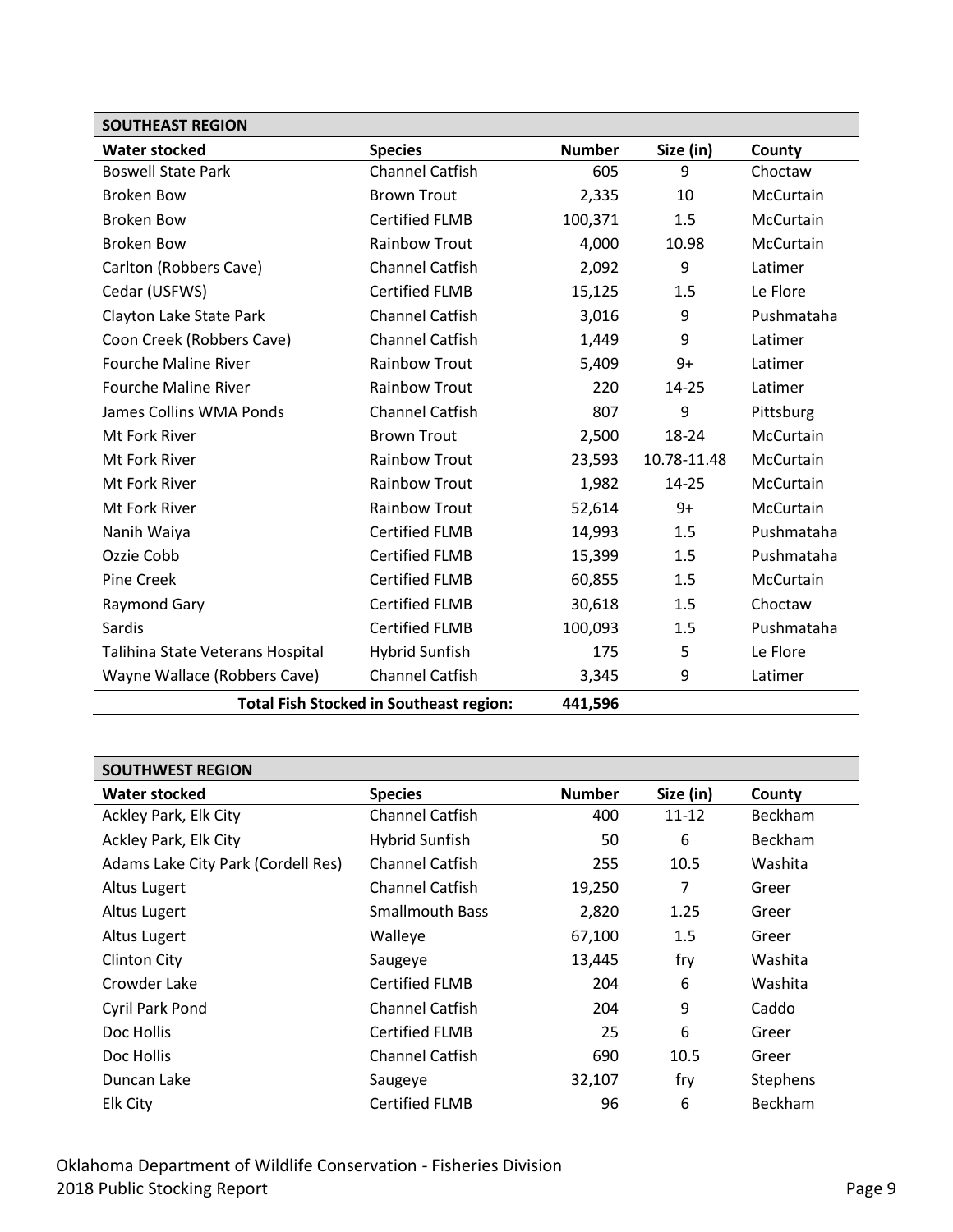| <b>SOUTHWEST REGION</b>                                     |                            |               |                |           |
|-------------------------------------------------------------|----------------------------|---------------|----------------|-----------|
| <b>Water stocked</b>                                        | <b>Species</b>             | <b>Number</b> | Size (in)      | County    |
| <b>Elk City</b>                                             | <b>Channel Catfish</b>     | 2,800         | 7.2            | Beckham   |
| <b>Elk City</b>                                             | Northern LMB               | 3,837         | $1 - 3$        | Beckham   |
| <b>Elk City</b>                                             | Saugeye                    | 19,264        | fry            | Beckham   |
| Ellsworth                                                   | Saugeye                    | 205,162       | fry            | Comanche  |
| Elmer Thomas Park, Lake Helen                               | <b>Channel Catfish</b>     | 1,300         | 9              | Comanche  |
| Elmer Thomas Park, Lake Helen                               | <b>Channel Catfish</b>     | 12,100        | $\overline{7}$ | Comanche  |
| Elmer Thomas Park, Lake Helen                               | <b>Channel Catfish</b>     | 375           | 14-15          | Comanche  |
| <b>Elmer Thomas WMWR</b>                                    | <b>Certified FLMB</b>      | 30,067        | 1.5            | Comanche  |
| <b>Fletcher Pond</b>                                        | <b>Channel Catfish</b>     | 105           | 9              | Comanche  |
| Ft. Cobb                                                    | <b>Hybrid Striped Bass</b> | 42,200        | 1.7            | Caddo     |
| Ft. Cobb                                                    | Saugeye                    | 164,547       | fry            | Caddo     |
| Geronimo City Park Pond                                     | <b>Channel Catfish</b>     | 306           | 9              | Comanche  |
| Hall                                                        | <b>Channel Catfish</b>     | 360           | 10.5           | Harmon    |
| Hinton City Lake                                            | <b>Channel Catfish</b>     | 435           | 10.5           | Caddo     |
| Hunter Park, Kiowa                                          | <b>Channel Catfish</b>     | 795           | 10.5           | Kiowa     |
| Jap Beaver                                                  | <b>Channel Catfish</b>     | 1,202         | 9              | Jefferson |
| Lawtonka                                                    | <b>Certified FLMB</b>      | 60,203        | 1.5            | Comanche  |
| Lawtonka                                                    | Saugeye                    | 24,000        | 1.4            | Comanche  |
| Liberty Lake Park, Lawton                                   | <b>Channel Catfish</b>     | 123           | 9              | Comanche  |
| <b>Medicine Creek</b>                                       | <b>Channel Catfish</b>     | 810           | 9              | Comanche  |
| <b>Medicine Creek</b>                                       | <b>Channel Catfish</b>     | 200           | 10.5           | Comanche  |
| <b>Medicine Creek</b>                                       | <b>Rainbow Trout</b>       | 8,887         | $10 - 14$      | Comanche  |
| <b>Medicine Creek</b>                                       | <b>Rainbow Trout</b>       | 410           | $14+$          | Comanche  |
| <b>Red Rock Pond</b>                                        | <b>Channel Catfish</b>     | 45            | 10.5           | Caddo     |
| Sandy Sanders WMA                                           | Northern LMB               | 9,900         | $1 - 3$        | Greer     |
| Sultan Park, Walters                                        | <b>Channel Catfish</b>     | 228           | 9              | Cotton    |
| Taylor                                                      | Saugeye                    | 18,221        | fry            | Grady     |
| <b>Tom Steed</b>                                            | <b>Hybrid Striped Bass</b> | 44,610        | $1.7 - 2.25$   | Kiowa     |
| <b>Tom Steed</b>                                            | Saugeye                    | 66,000        | 1.4            | Kiowa     |
| Vanderwork                                                  | Channel Catfish            | 700           | $\overline{7}$ | Washita   |
| Waurika                                                     | <b>Hybrid Striped Bass</b> | 25,724        | 1.5            | Jefferson |
| Waurika                                                     | Saugeye                    | 104,075       | $1.4 - 2$      | Jefferson |
| Waurika                                                     | Saugeye                    | 405,348       | fry            | Jefferson |
| <b>Total Fish Stocked in Southwest region:</b><br>1,390,985 |                            |               |                |           |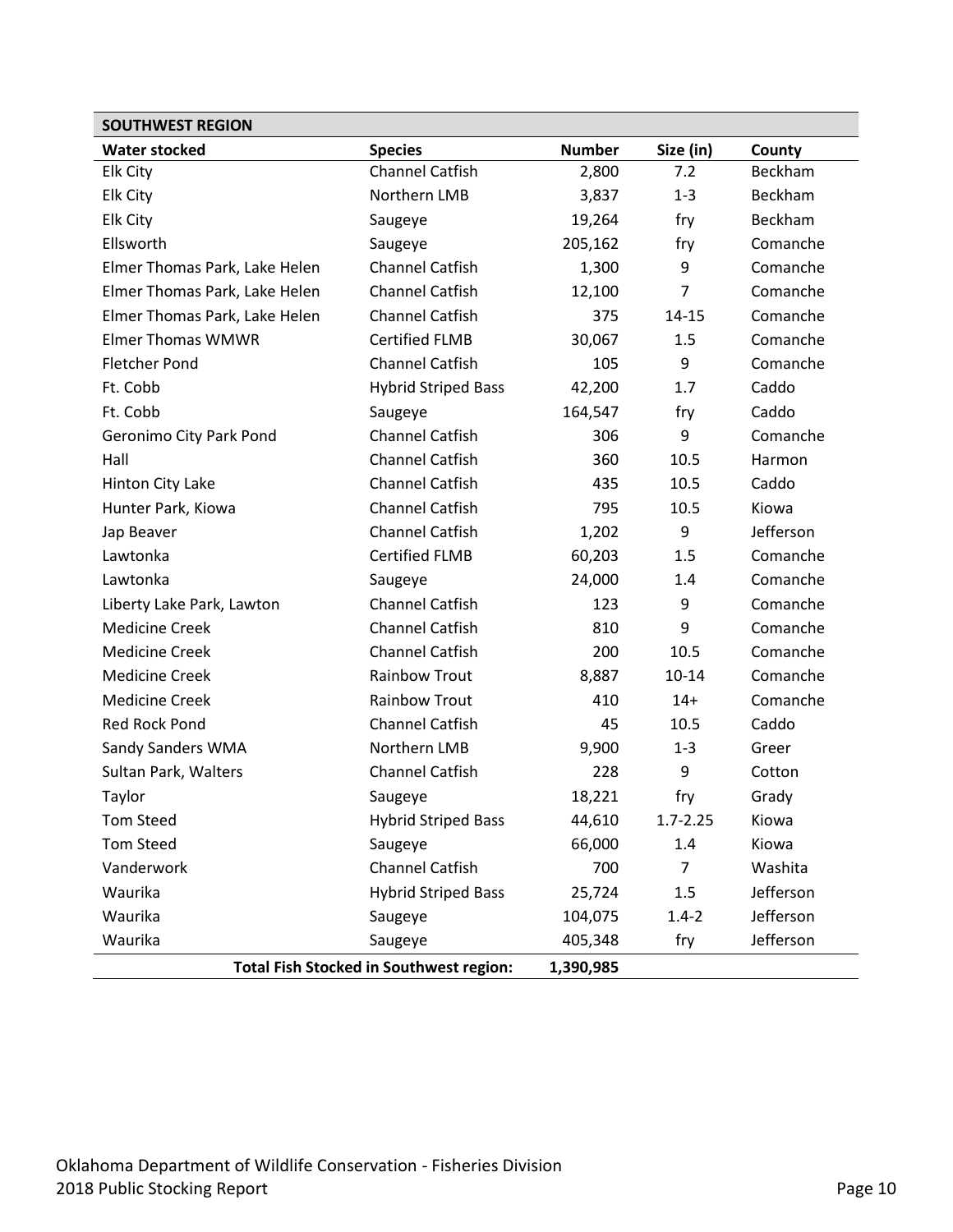#### <span id="page-10-0"></span>**PUBLIC STOCKINGS BY SPECIES**

<span id="page-10-1"></span>

| <b>BROWN TROUT</b>                |               |           |           |               |
|-----------------------------------|---------------|-----------|-----------|---------------|
| <b>Water Stocked</b>              | <b>Number</b> | Size (In) | County    | <b>Region</b> |
| Broken Bow                        | 2,335         | 10        | McCurtain | <b>SER</b>    |
| Illinois River-Lower              | 4.512         | 6.93      | Sequoyah  | <b>ECR</b>    |
| Illinois River-Lower              | 2,335         | 9         | Sequoyah  | <b>ECR</b>    |
| Mt Fork River                     | 2,500         | 18-24     | McCurtain | <b>SER</b>    |
| <b>Total Brown trout stocked:</b> | 11,682        |           |           |               |

#### <span id="page-10-2"></span>**CERTIFIED FLORIDA LARGEMOUTH BASS**

| <b>Water Stocked</b>        | <b>Number</b> | Size (In)      | County        | <b>Region</b> |
|-----------------------------|---------------|----------------|---------------|---------------|
| Arbuckle                    | 101,365       | 1.50           | Murray        | <b>SCR</b>    |
| Ardmore City                | 75,600        | 0.63           | Carter        | <b>SCR</b>    |
| <b>Bixhoma</b>              | 19,430        | 1.5            | Wagoner       | <b>NER</b>    |
| <b>Broken Bow</b>           | 100,371       | 1.5            | McCurtain     | <b>SER</b>    |
| Cedar (USFWS)               | 15,125        | 1.5            | Le Flore      | <b>SER</b>    |
| Cleveland City              | 250           | Adult          | Pawnee        | <b>NCR</b>    |
| Crowder Lake                | 204           | 6              | Washita       | SWR           |
| Doc Hollis                  | 25            | 6              | Greer         | SWR           |
| <b>Dripping Springs</b>     | 4,030         | 2.25           | Okmulgee      | <b>CR</b>     |
| Durant Lake &/Or Treatment  | 30,324        | 1.5            | Bryan         | <b>SCR</b>    |
| Elk City                    | 96            | 6              | Beckham       | SWR           |
| <b>Elmer Thomas WMWR</b>    | 30,067        | 1.5            | Comanche      | SWR           |
| Eucha Lake                  | 823           | $\overline{2}$ | Delaware      | <b>NER</b>    |
| Eufaula                     | 114,492       | 1.5            | Mcintosh      | CR            |
| Ft. Gibson Lake             | 900           | 9.25           | Wagoner       | <b>ECR</b>    |
| <b>Holdenville City</b>     | 27,666        | $\overline{2}$ | <b>Hughes</b> | <b>CR</b>     |
| Lawtonka                    | 60,203        | 1.5            | Comanche      | SWR           |
| Lone Chimney                | 250           | 9.25           | Payne         | <b>NCR</b>    |
| McGee Creek                 | 100,182       | 1.5            | Atoka         | <b>SCR</b>    |
| Mountain Lake               | 15,064        | 1.5            | Carter        | <b>SCR</b>    |
| Murray                      | 100,132       | 1.5            | Carter        | <b>SCR</b>    |
| Nanih Waiya                 | 14,993        | 1.5            | Pushmataha    | <b>SER</b>    |
| Okemah City                 | 59,947        | 1.5            | Okfuskee      | <b>CR</b>     |
| Onapa City                  | 100           | 9.25           | Mcintosh      | <b>ECR</b>    |
| Ozzie Cobb                  | 15,399        | 1.5            | Pushmataha    | <b>SER</b>    |
| Perry CCC (Lake Perry Park) | 44            | 9.25           | Noble         | <b>NCR</b>    |
| <b>Pine Creek</b>           | 60,855        | 1.5            | McCurtain     | <b>SER</b>    |
| Prague                      | 30,122        | 1.5            | Lincoln       | <b>CR</b>     |
| <b>Raymond Gary</b>         | 30,618        | 1.5            | Choctaw       | <b>SER</b>    |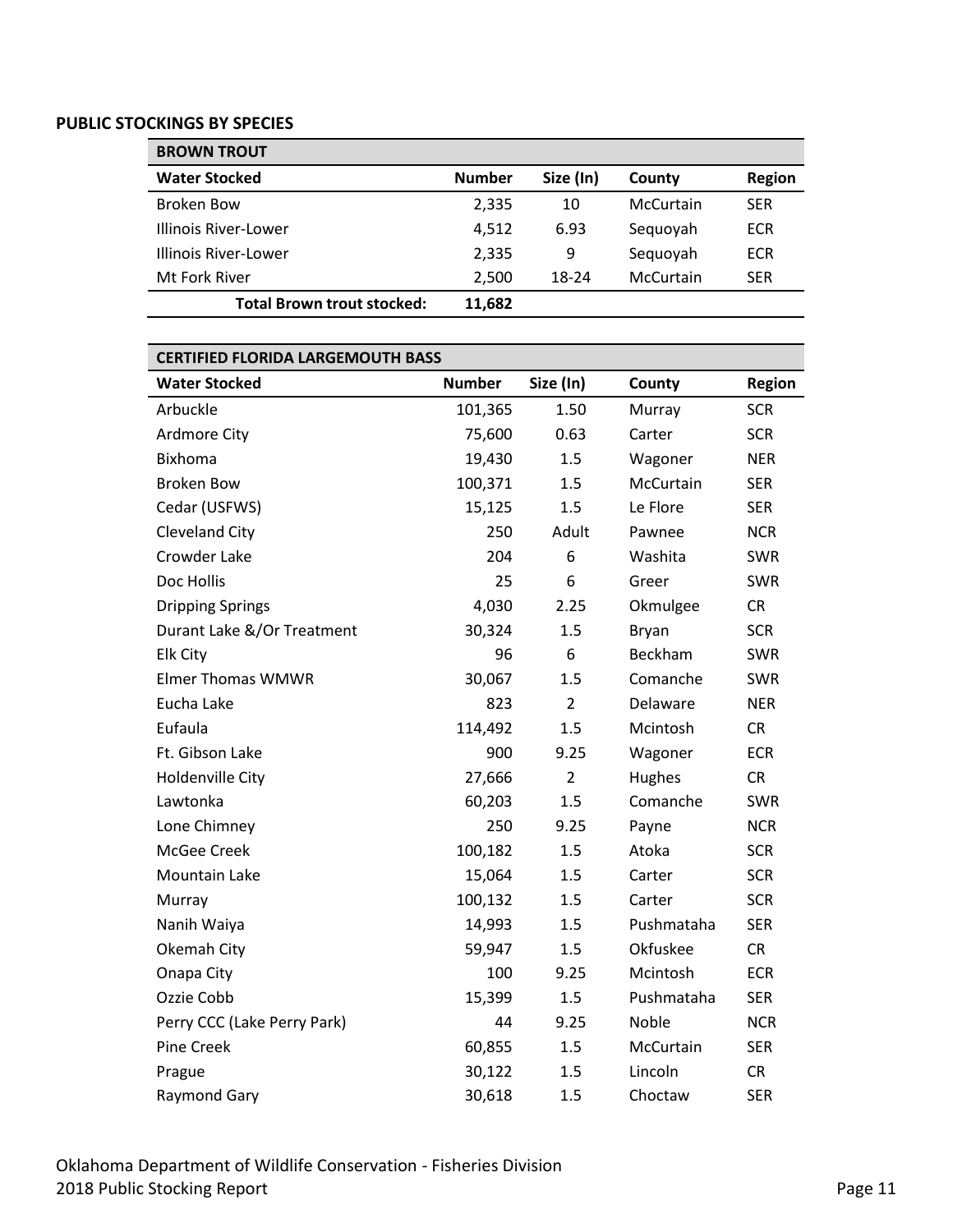| <b>CERTIFIED FLORIDA LARGEMOUTH BASS</b>    |               |           |              |               |
|---------------------------------------------|---------------|-----------|--------------|---------------|
| <b>Water Stocked</b>                        | <b>Number</b> | Size (In) | County       | <b>Region</b> |
| Sardis                                      | 100,093       | 1.5       | Pushmataha   | <b>SER</b>    |
| Skiatook                                    | 9,860         | 1.5       | Osage        | <b>NCR</b>    |
| Sooner Lake                                 | 60,204        | 1.5       | <b>Noble</b> | <b>NCR</b>    |
| Sportsman                                   | 30,122        | 1.5       | Seminole     | <b>CR</b>     |
| Texoma                                      | 202           | 12        | Bryan        | <b>SCR</b>    |
| Texoma                                      | 111,664       | 1.5       | Johnston     | <b>SCR</b>    |
| Thunderbird                                 | 60,337        | 1.5       | Cleveland    | <b>OKC</b>    |
| Veterans Lake, Sulphur                      | 15,434        | 1.5       | Murray       | <b>SCR</b>    |
| Vincent                                     | 225           | 6         | <b>Ellis</b> | <b>NWR</b>    |
| Wetumka                                     | 30,031        | 1.5       | Hughes       | CR.           |
| <b>Total Certified Florida LMB Stocked:</b> | 1,426,849     |           |              |               |

<span id="page-11-0"></span>

| <b>CHANNEL CATFISH</b>                |               |                |               |               |
|---------------------------------------|---------------|----------------|---------------|---------------|
| <b>Water Stocked</b>                  | <b>Number</b> | Size (In)      | County        | <b>Region</b> |
| 45th Infantry Memorial Park, Coalgate | 550           | 9              | Coal          | <b>SCR</b>    |
| Ackley Park, Elk City                 | 400           | $11 - 12$      | Beckham       | <b>SWR</b>    |
| Adair County Park (State Park)        | 908           | 9              | Adair         | <b>ECR</b>    |
| Adams Lake City Park (Cordell Res)    | 255           | 10.5           | Washita       | <b>SWR</b>    |
| <b>Altus Lugert</b>                   | 19,250        | $\overline{7}$ | Greer         | <b>SWR</b>    |
| Alva City Hatfield Park               | 402           | 10.8           | Woods         | <b>NWR</b>    |
| American Horse                        | 10,560        | 3              | Blaine        | <b>NWR</b>    |
| Ardmore Kids Pond                     | 122           | $12 - 14$      | Carter        | <b>SCR</b>    |
| <b>Beggs City</b>                     | 4,776         | 7              | Okmulgee      | <b>CR</b>     |
| Bickham & Rudkin (33rd Street Pond)   | 100           | 12             | Oklahoma      | OKC           |
| <b>Blue River</b>                     | 9,624         | $10 - 15$      | Johnston      | <b>SCR</b>    |
| <b>Boiling Springs</b>                | 132           | 10.5           | Woodward      | <b>NWR</b>    |
| <b>Boswell State Park</b>             | 605           | 9              | Choctaw       | <b>SER</b>    |
| <b>Buck Thomas, Moore</b>             | 500           | $12 - 14$      | Cleveland     | OKC           |
| <b>Bull Lake City of Vinita</b>       | 1,584         | 7              | Craig         | <b>NER</b>    |
| Carlton (Robbers Cave State Park)     | 2,092         | 9              | Latimer       | <b>SER</b>    |
| Chambers                              | 7,920         | 3              | <b>Beaver</b> | <b>NWR</b>    |
| Choctaw-Ten Acre (10 Acre Park)       | 500           | $12 - 14$      | Oklahoma      | ОКС           |
| Clayton Lake State Park               | 3,016         | 9              | Pushmataha    | <b>SER</b>    |
| Coalgate City                         | 45,250        | 4              | Coal          | <b>SCR</b>    |
| Coon Creek (Robbers Cave State Park)  | 1,449         | 9              | Latimer       | <b>SER</b>    |
| Crystal Beach Lake                    | 630           | 10.5           | Woodward      | <b>NWR</b>    |
| Crystal Lake (OKC)                    | 1,320         | 6              | Oklahoma      | ОКС           |
| Cyril Park Pond                       | 204           | 9              | Caddo         | <b>SWR</b>    |
| Doc Hollis                            | 690           | 10.5           | Greer         | <b>SWR</b>    |

### Oklahoma Department of Wildlife Conservation - Fisheries Division 2018 Public Stocking Report **Page 12** and 2018 Public Stocking Report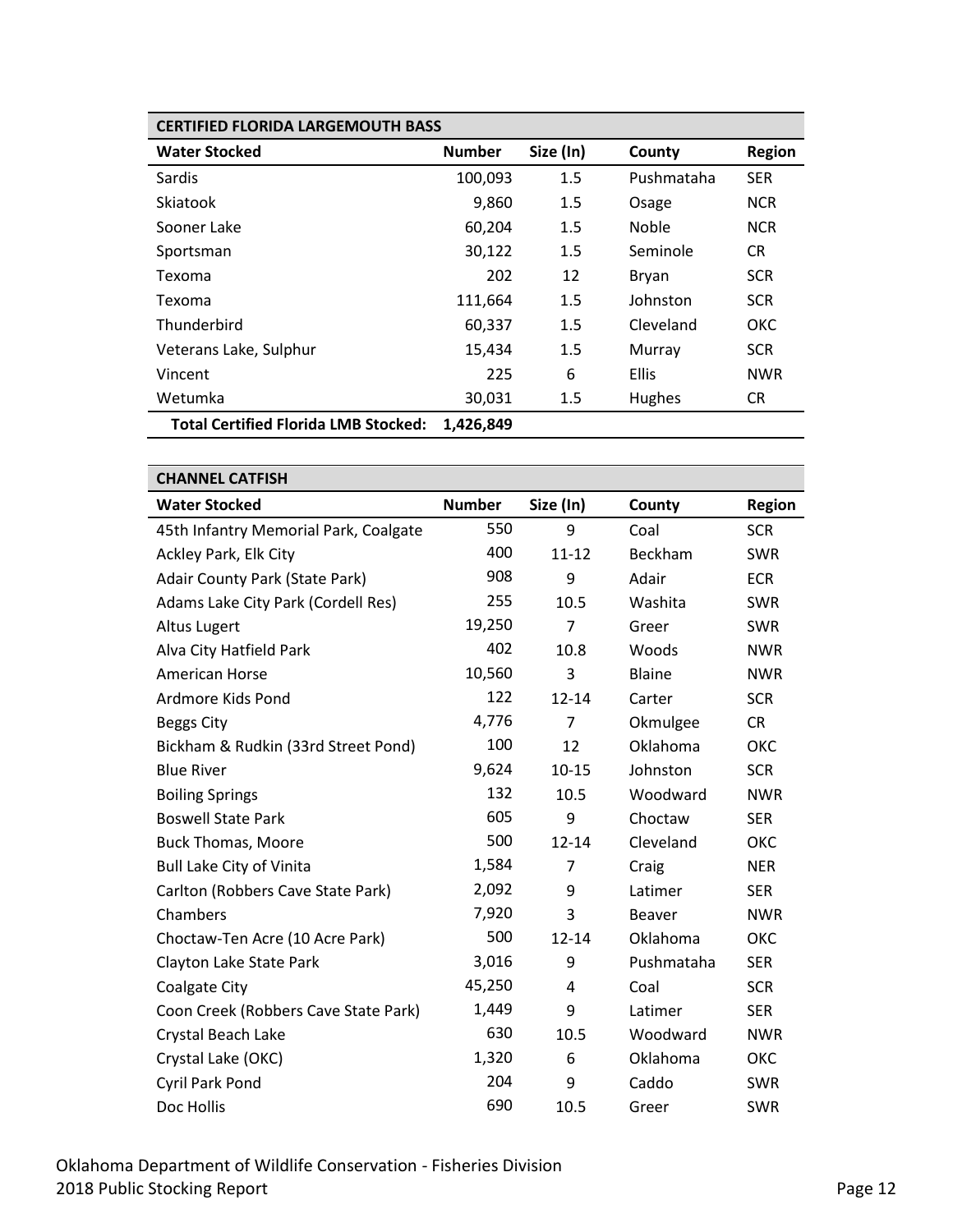| <b>CHANNEL CATFISH</b>              |               |           |            |               |
|-------------------------------------|---------------|-----------|------------|---------------|
| <b>Water Stocked</b>                | <b>Number</b> | Size (In) | County     | <b>Region</b> |
| Dolese Park Pond                    | 150           | 15        | Oklahoma   | ОКС           |
| Edwards Park Pond (OKC)             | 150           | $15 - 16$ | Oklahoma   | ОКС           |
| Elk City                            | 2,800         | 7.2       | Beckham    | <b>SWR</b>    |
| Elmer                               | 6,600         | 2.5       | Kingfisher | <b>NWR</b>    |
| Elmer                               | 3,014         | 5.75      | Kingfisher | <b>NWR</b>    |
| Elmer                               | 2,001         | 10.5      | Kingfisher | <b>NWR</b>    |
| Elmer Thomas Park, Lake Helen       | 12,100        | 7         | Comanche   | <b>SWR</b>    |
| Elmer Thomas Park, Lake Helen       | 1,300         | 9         | Comanche   | <b>SWR</b>    |
| Elmer Thomas Park, Lake Helen       | 375           | $14 - 15$ | Comanche   | <b>SWR</b>    |
| Elmoore City Lake                   | 2,400         | 7.2       | Garvin     | ОКС           |
| <b>Enid Water Works</b>             | 200           | 15        | Garfield   | <b>NWR</b>    |
| <b>Etling</b>                       | 6,400         | 5.75      | Cimarron   | <b>NWR</b>    |
| <b>Fletcher Pond</b>                | 105           | 9         | Comanche   | <b>SWR</b>    |
| <b>Gentry Creek Pond</b>            | 150           | 10        | Mcintosh   | <b>ECR</b>    |
| Geronimo City Park Pond             | 306           | 9         | Comanche   | <b>SWR</b>    |
| <b>Great Salt Plains</b>            | 1,200         | 5         | Alfalfa    | <b>NWR</b>    |
| <b>Great Salt Plains</b>            | 82,784        | $2.5 - 3$ | Alfalfa    | <b>NWR</b>    |
| <b>Greenleaf Kids Pond</b>          | 150           | 8         | Muskogee   | <b>ECR</b>    |
| Griffin Park, Norman                | 40            | 14        | Cleveland  | ОКС           |
| <b>Guthrie - Mineral Wells</b>      | 100           | $4-6$     | Logan      | ОКС           |
| Hall                                | 360           | 10.5      | Harmon     | <b>SWR</b>    |
| Highland Park, Guthrie              | 100           | 4-6       | Logan      | ОКС           |
| Hinton City Lake                    | 435           | 10.5      | Caddo      | <b>SWR</b>    |
| Honor Heights Park                  | 174           | 11        | Muskogee   | <b>ECR</b>    |
| Hunter Park, Kiowa                  | 795           | 10.5      | Kiowa      | <b>SWR</b>    |
| James Collins WMA Ponds             | 807           | 9         | Pittsburg  | <b>SER</b>    |
| Jap Beaver                          | 1,202         | 9         | Jefferson  | <b>SWR</b>    |
| Jenks                               | 50            | 14        | Tulsa      | <b>NER</b>    |
| John Wells, Stigler City            | 5,088         | 7         | Haskell    | ECR           |
| Kitchen Lake (OKC)                  | 840           | 6         | Cleveland  | ОКС           |
| Langston                            | 11,900        | 5.75      | Logan      | ОКС           |
| Liberty Lake Park, Lawton           | 123           | 9         | Comanche   | SWR           |
| Madill City Lake                    | 995           | $12 - 14$ | Marshall   | <b>SCR</b>    |
| <b>Medicine Creek</b>               | 810           | 9         | Comanche   | SWR           |
| <b>Medicine Creek</b>               | 200           | 10.5      | Comanche   | SWR           |
| NE Lions Park, Norman (Willow Pond) | 40            | 14        | Cleveland  | ОКС           |
| Okemah City                         | 15,281        | 7         | Okfuskee   | CR            |
| Okmulgee WMA #4                     | 276           | 7         | Okmulgee   | <b>CR</b>     |
| Red Rock Pond                       | 45            | 10.5      | Caddo      | SWR           |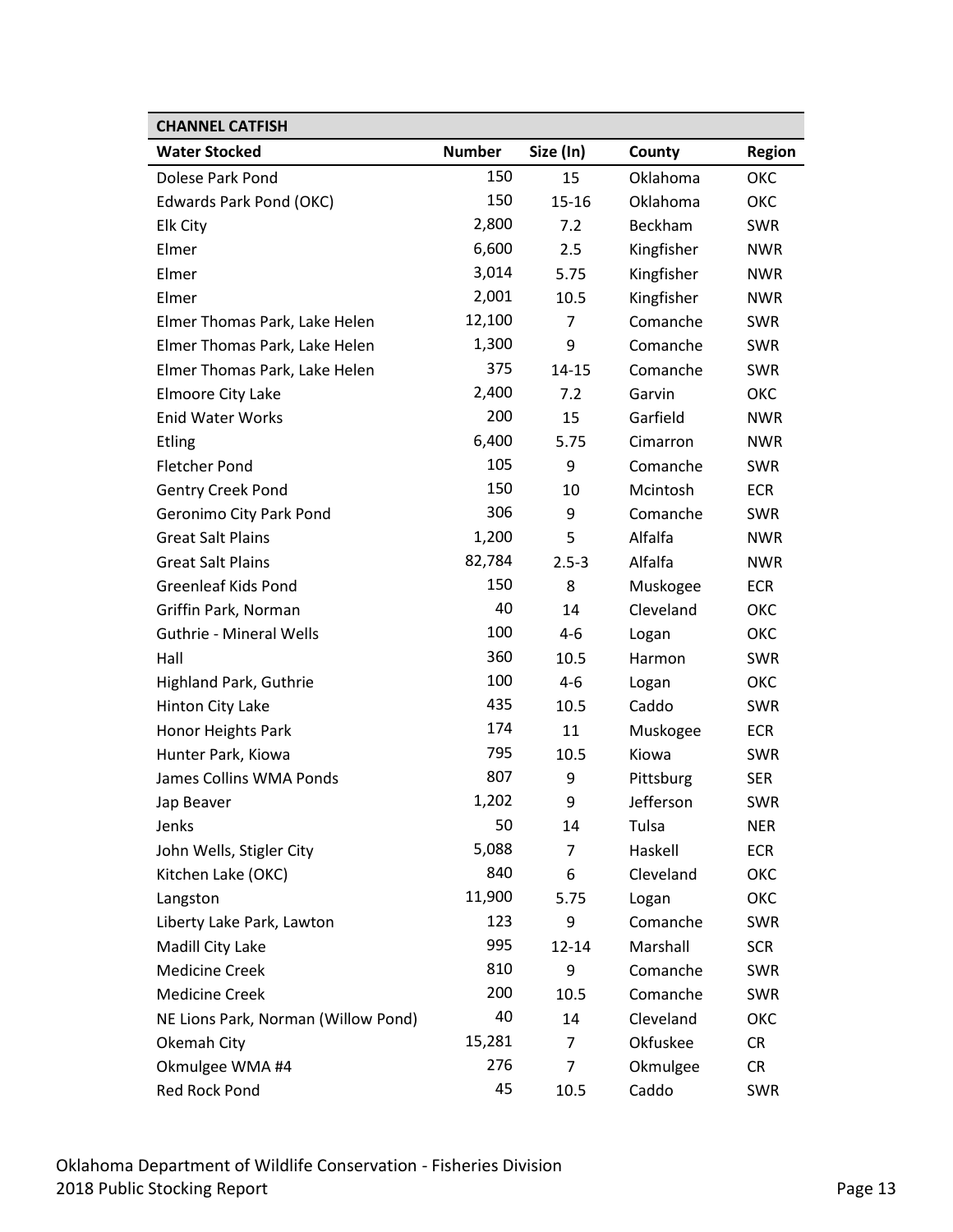| <b>CHANNEL CATFISH</b>                |               |           |               |               |
|---------------------------------------|---------------|-----------|---------------|---------------|
| <b>Water Stocked</b>                  | <b>Number</b> | Size (In) | County        | <b>Region</b> |
| Route 66 Park Pond A                  | 212           | 16        | Canadian      | OKC           |
| Sallisaw City (Brushy Lake)           | 14,448        | 6.98      | Sequoyah      | <b>ECR</b>    |
| Sapulpa - Kelly Lane Park             | 200           | $14 - 15$ | Creek         | <b>NER</b>    |
| South Lake Park East (OKC)            | 100           | 12        | Cleveland     | OKC           |
| <b>Stanley Draper</b>                 | 1,860         | 6         | Cleveland     | ОКС           |
| Sultan Park, Walters                  | 228           | 9         | Cotton        | <b>SWR</b>    |
| Texoma, Bryan Co.                     | 42,354        | 4         | Bryan         | <b>SCR</b>    |
| Vanderwork                            | 700           | 7         | Washita       | <b>SWR</b>    |
| Veterans Park Pond, Jenks             | 200           | 15        | Tulsa         | <b>NER</b>    |
| Vian City Lake                        | 738           | 9         | Sequoyah      | <b>ECR</b>    |
| Vincent                               | 7,890         | 3         | <b>Ellis</b>  | <b>NWR</b>    |
| Vincent                               | 3,374         | 5.75      | <b>Ellis</b>  | <b>NWR</b>    |
| Watonga                               | 330           | 10.5      | <b>Blaine</b> | <b>NWR</b>    |
| Wayne Wallace (Robbers Cave)          | 3,345         | 9         | Latimer       | <b>SER</b>    |
| Wetumka                               | 6,936         | 7         | Hughes        | <b>CR</b>     |
| <b>Wiley Post</b>                     | 10,120        | 7         | Garvin        | OKC           |
| Wintersmith Park (Ada City Lake)      | 538           | 9         | Pontotoc      | <b>SCR</b>    |
| <b>Total Channel catfish Stocked:</b> | 368,258       |           |               |               |

<span id="page-13-0"></span>

| <b>HYBRID STRIPED BASS</b>                |               |              |           |               |
|-------------------------------------------|---------------|--------------|-----------|---------------|
| <b>Water Stocked</b>                      | <b>Number</b> | Size (In)    | County    | <b>Region</b> |
| <b>Birch</b>                              | 11,400        | 2            | Osage     | <b>NCR</b>    |
| Carl Blackwell                            | 33,780        | 2            | Payne     | <b>NCR</b>    |
| Ft. Cobb                                  | 42,200        | 1.7          | Caddo     | <b>SWR</b>    |
| Grand Lake                                | 1,000,000     | fry          | Delaware  | <b>NER</b>    |
| Kaw                                       | 3,000,000     | fry          | Kay       | <b>NCR</b>    |
| Oologah                                   | 100,000       | fry          | Rogers    | <b>NER</b>    |
| Overholser                                | 125,846       | $1.25 - 1.5$ | Oklahoma  | ОКС           |
| Ponca City Lake                           | 24,140        | $1.25 - 2$   | Kay       | <b>NCR</b>    |
| Sooner Lake                               | 54,000        | 2            | Noble     | <b>NCR</b>    |
| Tom Steed                                 | 44,610        | $1.7 - 2.25$ | Kiowa     | <b>SWR</b>    |
| Waurika                                   | 25,724        | 1.5          | Jefferson | <b>SWR</b>    |
| <b>Total Hybrid Striped bass stocked:</b> | 4,461,700     |              |           |               |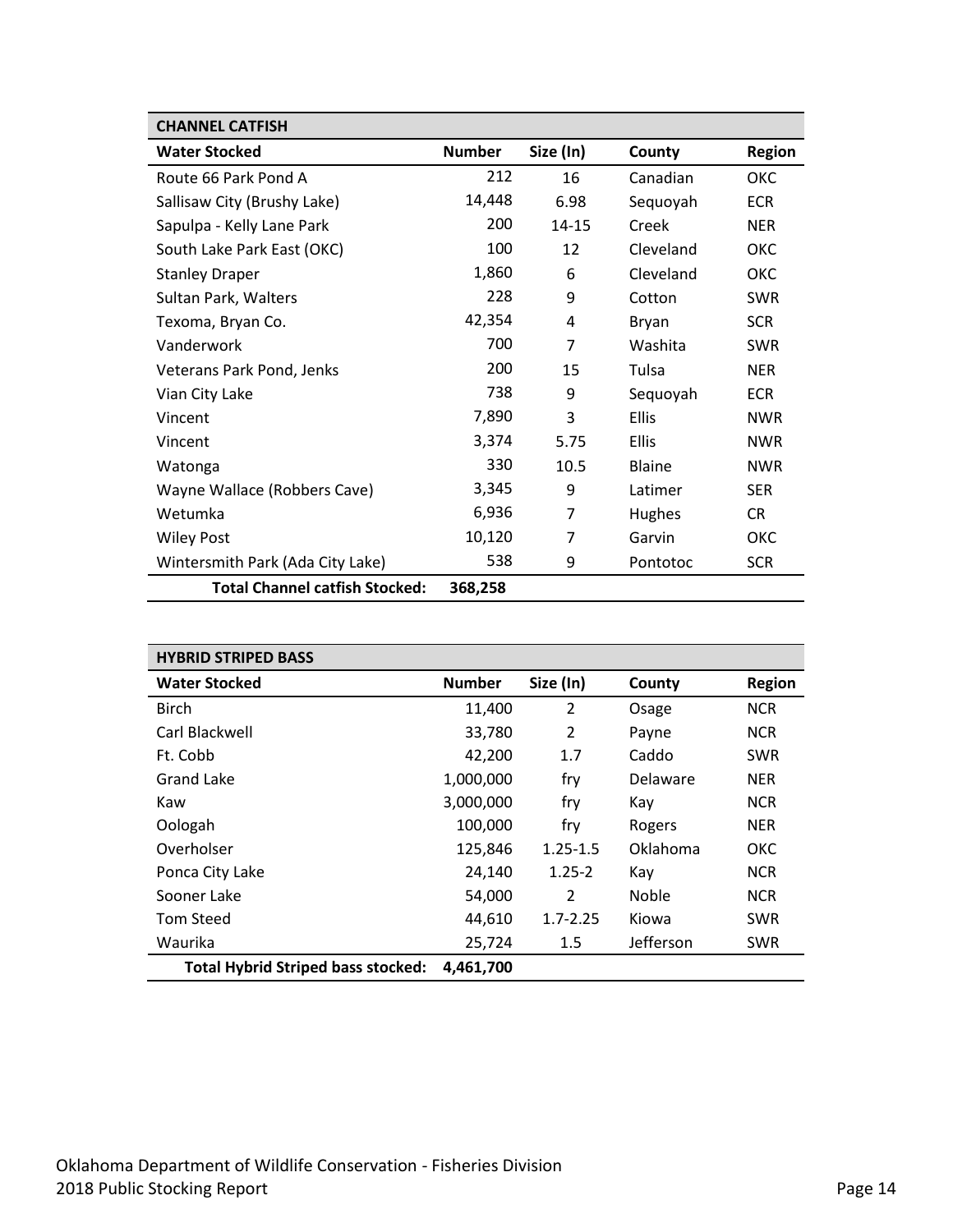<span id="page-14-0"></span>

| <b>HYBRID SUNFISH</b>                |               |           |              |               |
|--------------------------------------|---------------|-----------|--------------|---------------|
| <b>Water Stocked</b>                 | <b>Number</b> | Size (In) | County       | <b>Region</b> |
| Ackley Park, Elk City                | 50            | 6         | Beckham      | <b>SWR</b>    |
| Arcadia ODWC Pond                    | 200           | 6         | Oklahoma     | ОКС           |
| <b>Buck Thomas, Moore</b>            | 350           | 5         | Cleveland    | ОКС           |
| Canton                               | 256,560       | 0.75      | Blaine       | <b>NWR</b>    |
| <b>Cushing High School Pond</b>      | 150           | 6         | Payne        | <b>NCR</b>    |
| Dolese Park Pond                     | 700           | $4-6$     | Oklahoma     | ОКС           |
| <b>Edwards Park Pond (OKC)</b>       | 500           | 5         | Oklahoma     | ОКС           |
| El Reno - Southern Hills North       | 150           | 6         | Canadian     | ОКС           |
| El Reno - Southern Hills South       | 150           | 6         | Canadian     | ОКС           |
| Enid Gov't. Springs                  | 250           | 7         | Garfield     | <b>NWR</b>    |
| <b>Enid Meadow Lake</b>              | 250           | 7         | Garfield     | <b>NWR</b>    |
| Griffin Park, Norman                 | 300           | 6         | Cleveland    | ОКС           |
| <b>Guthrie - Mineral Wells</b>       | 266           | $4-6$     | Logan        | ОКС           |
| Heritage Park Pond (Harrah)          | 466           | $5-6$     | Oklahoma     | ОКС           |
| Highland Park, Guthrie (Hudson Lake) | 50            | $4-6$     | Logan        | ОКС           |
| Jones - Batty Mulhausen Park         | 200           | 6         | Oklahoma     | ОКС           |
| Lazy E Arena, Guthrie                | 3,038         | 6         | Logan        | ОКС           |
| Marland Mansion Pond (Ponca City)    | 100           | 6         | Kay          | <b>NCR</b>    |
| Mitch Park Pond, Edmond              | 300           | $5-6$     | Oklahoma     | ОКС           |
| Mustang Creek Elem. Classroom        | 200           | 6         | Canadian     | ОКС           |
| NE Lions Park, Norman                | 329           | $5-6$     | Cleveland    | ОКС           |
| Okmulgee Kiddie #1                   | 615           | $4-6$     | Okmulgee     | <b>CR</b>     |
| Okmulgee Kiddie #2                   | 615           | $4-6$     | Okmulgee     | <b>CR</b>     |
| Route 66 Park Pond A                 | 400           | $5 - 7$   | Canadian     | ОКС           |
| Sapulpa - Kelly Lane Park            | 250           | 7         | Creek        | <b>NER</b>    |
| <b>Shawnee Clinic Pond</b>           | 200           | 5         | Pottawatomie | <b>CR</b>     |
| <b>Skiatook Nursery Pond</b>         | 220           | $2 - 4$   | Osage        | <b>NCR</b>    |
| Talihina State Veterans Hospital     | 175           | 5         | Le Flore     | <b>SER</b>    |
| <b>Thunderbird State Park</b>        | 500           | 5         | Cleveland    | ОКС           |
| <b>Tinker AFB Ponds</b>              | 500           | 5         | Oklahoma     | ОКС           |
| Veterans Park Pond, Jenks            | 250           | 7         | Tulsa        | <b>NER</b>    |
| Watonga                              | 200           | 6         | Blaine       | <b>NWR</b>    |
| Welch Park Pond, Yukon               | 450           | $5-6$     | Canadian     | ОКС           |
| Wildhorse Park Pond, Mustang         | 750           | 5         | Canadian     | ОКС           |
| Willow Springs, Ponca City           | 100           | 6         | Kay          | <b>NCR</b>    |
| <b>Total Hybrid sunfish Stocked:</b> | 269,784       |           |              |               |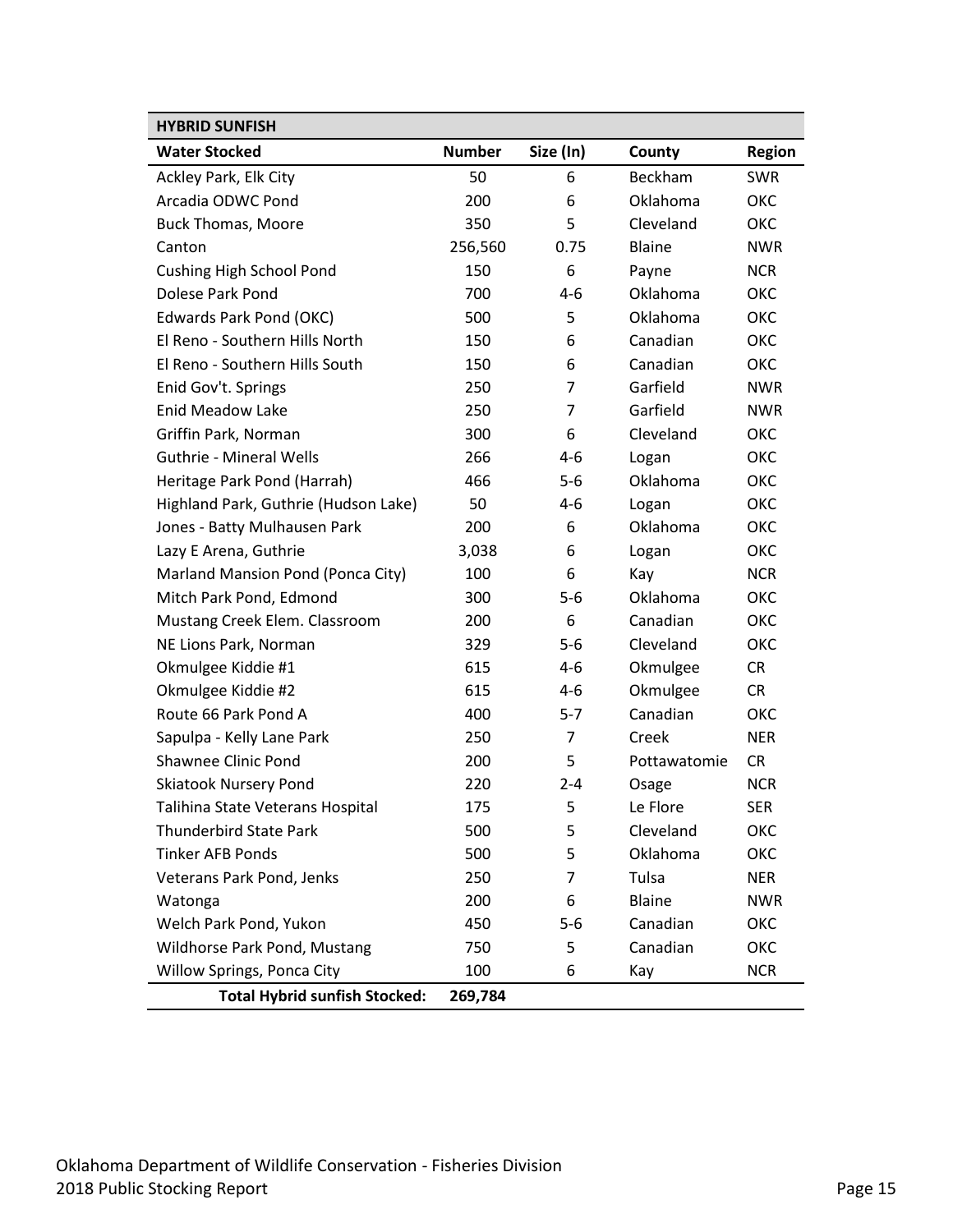<span id="page-15-0"></span>

| <b>NORTHERN LARGEMOUTH BASS</b>      |               |           |                |               |
|--------------------------------------|---------------|-----------|----------------|---------------|
| <b>Water Stocked</b>                 | <b>Number</b> | Size (In) | County         | <b>Region</b> |
| Elk City                             | 3,837         | $1 - 3$   | <b>Beckham</b> | <b>SWR</b>    |
| Guthrie - Mineral Wells              | 50            | 3         | Logan          | <b>OKC</b>    |
| Highland Park, Guthrie (Hudson Lake) | 50            | 3         | Logan          | <b>OKC</b>    |
| Sandy Sanders WMA                    | 9.900         | $1 - 3$   | Greer          | <b>SWR</b>    |
| Wes Watkins                          | 20,246        | 2.75      | Pottawatomie   | CR.           |
| <b>Total Northern LMB Stocked:</b>   | 34,083        |           |                |               |

<span id="page-15-1"></span>

| <b>RAINBOW TROUT</b>                |               |           |              |               |
|-------------------------------------|---------------|-----------|--------------|---------------|
| <b>Water Stocked</b>                | <b>Number</b> | Size (In) | County       | <b>Region</b> |
| <b>Blue River</b>                   | 10,893        | $9 - 24$  | Johnston     | <b>SCR</b>    |
| <b>Blue River</b>                   | 32,597        | 10.7-11.2 | Johnston     | <b>SCR</b>    |
| <b>Blue River</b>                   | 5,460         | $9+$      | Johnston     | <b>SCR</b>    |
| <b>Broken Bow</b>                   | 4,000         | 10.98     | McCurtain    | <b>SER</b>    |
| Dolese Park Pond                    | 5,566         | 14        | Oklahoma     | ОКС           |
| <b>Etling</b>                       | 14,625        | $9 - 14$  | Cimarron     | <b>NWR</b>    |
| Etling                              | 880           | $14+$     | Cimarron     | <b>NWR</b>    |
| <b>Fourche Maline River</b>         | 220           | $14 - 24$ | Latimer      | <b>SER</b>    |
| <b>Fourche Maline River</b>         | 5,409         | $9+$      | Latimer      | <b>SER</b>    |
| Griffin Park, Norman                | 535           | $9 - 12$  | Cleveland    | ОКС           |
| <b>Illinois River-Lower</b>         | 120,718       | 10.7-11.4 | Sequoyah     | <b>ECR</b>    |
| <b>Illinois River-Lower</b>         | 83            | 14-24     | Sequoyah     | <b>ECR</b>    |
| <b>Illinois River-Lower</b>         | 925           | $9+$      | Sequoyah     | <b>ECR</b>    |
| <b>Medicine Creek</b>               | 8,887         | $10 - 14$ | Comanche     | <b>SWR</b>    |
| <b>Medicine Creek</b>               | 410           | $14+$     | Comanche     | <b>SWR</b>    |
| Mt Fork River                       | 52,614        | $9+$      | McCurtain    | <b>SER</b>    |
| Mt Fork River                       | 23,593        | 10.8-11.5 | McCurtain    | <b>SER</b>    |
| Mt Fork River                       | 1,982         | 14-24     | McCurtain    | <b>SER</b>    |
| Perry CCC (Lake Perry Park)         | 7,260         | $9 - 14$  | Noble        | <b>NCR</b>    |
| Perry CCC (Lake Perry Park)         | 262           | $14 - 24$ | <b>Noble</b> | <b>NCR</b>    |
| Robertson Pond, Yukon Senior Center | 604           | $9 - 12$  | Canadian     | ОКС           |
| Veterans Park Pond, Jenks           | 5,911         | $9 - 14$  | Tulsa        | <b>NER</b>    |
| Veterans Park Pond, Jenks           | 266           | 14-24     | Tulsa        | <b>NER</b>    |
| Watonga                             | 11,425        | 10-14     | Blaine       | <b>NWR</b>    |
| Watonga                             | 500           | $14+$     | Blaine       | <b>NWR</b>    |
| <b>Total Rainbow trout stocked:</b> | 315,625       |           |              |               |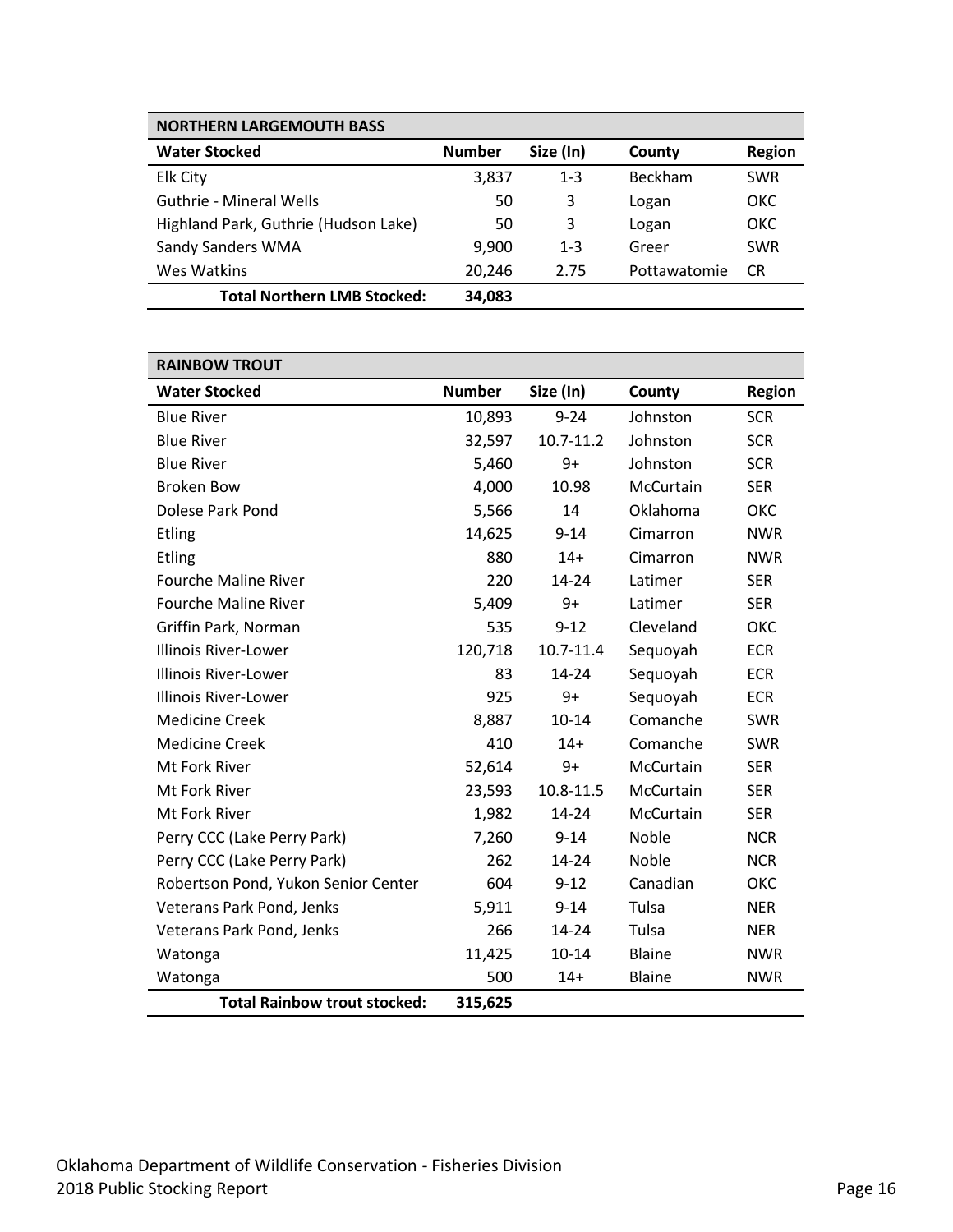<span id="page-16-0"></span>

| <b>SAUGEYE</b>                |               |                |              |               |
|-------------------------------|---------------|----------------|--------------|---------------|
| <b>Water Stocked</b>          | <b>Number</b> | Size (In)      | County       | <b>Region</b> |
| Arcadia Lake                  | 146,086       | fry            | Oklahoma     | ОКС           |
| Bluestem, Atoka               | 7,023         | fry            | Atoka        | <b>SCR</b>    |
| Bluestem, Osage               | 64,214        | fry            | Osage        | <b>NCR</b>    |
| Carl Blackwell                | 67,750        | 1.25           | Payne        | <b>NCR</b>    |
| <b>Clinton City</b>           | 13,445        | fry            | Washita      | <b>SWR</b>    |
| Duncan Lake                   | 32,107        | fry            | Stephens     | <b>SWR</b>    |
| <b>Elk City</b>               | 19,264        | fry            | Beckham      | <b>SWR</b>    |
| Ellsworth                     | 205,162       | fry            | Comanche     | <b>SWR</b>    |
| Ft. Cobb                      | 164,547       | fry            | Caddo        | <b>SWR</b>    |
| <b>Great Salt Plains</b>      | 51,450        | 1.25           | Alfalfa      | <b>NWR</b>    |
| <b>Great Salt Plains</b>      | 348,760       | fry            | Alfalfa      | <b>NWR</b>    |
| <b>Healdton City Lake</b>     | 37,123        | fry            | Carter       | <b>SCR</b>    |
| Jean Neustadt                 | 11,625        | $\overline{2}$ | Carter       | <b>SCR</b>    |
| Lawtonka                      | 24,000        | 1.4            | Comanche     | <b>SWR</b>    |
| McMurtry                      | 92,708        | fry            | Noble        | <b>NCR</b>    |
| Shawnee #1                    | 23,166        | 1.5            | Pottawatomie | <b>CR</b>     |
| Shawnee #2                    | 27,018        | 1.5            | Pottawatomie | <b>CR</b>     |
| <b>Shell Creek Lake</b>       | 45,993        | fry            | Osage        | <b>NCR</b>    |
| Sooner Lake                   | 108,000       | 1.25           | Noble        | <b>NCR</b>    |
| Taylor                        | 18,221        | fry            | Grady        | <b>SWR</b>    |
| Thunderbird                   | 12,086        | $1.25 - 2$     | Cleveland    | OKC           |
| <b>Tom Steed</b>              | 66,000        | 1.4            | Kiowa        | <b>SWR</b>    |
| Waurika                       | 104,075       | $1.4 - 2$      | Jefferson    | <b>SWR</b>    |
| Waurika                       | 405,348       | fry            | Jefferson    | <b>SWR</b>    |
| <b>Total Saugeye Stocked:</b> | 2,095,171     |                |              |               |

<span id="page-16-1"></span>

| <b>SMALLMOUTH BASS</b>                |               |           |        |            |
|---------------------------------------|---------------|-----------|--------|------------|
| <b>Water Stocked</b>                  | <b>Number</b> | Size (In) | County | Region     |
| Altus Lugert                          | 2,820         | 1.25      | Greer  | <b>SWR</b> |
| <b>Total Smallmouth bass stocked:</b> | 2,820         |           |        |            |
|                                       |               |           |        |            |
|                                       |               |           |        |            |
| <b>STRIPED BASS</b>                   |               |           |        |            |
| <b>Water Stocked</b>                  | <b>Number</b> | Size (In) | County | Region     |

<span id="page-16-2"></span>Kaw 360,000 fry Kay NCR

**Total Striped bass stocked: 360,000**